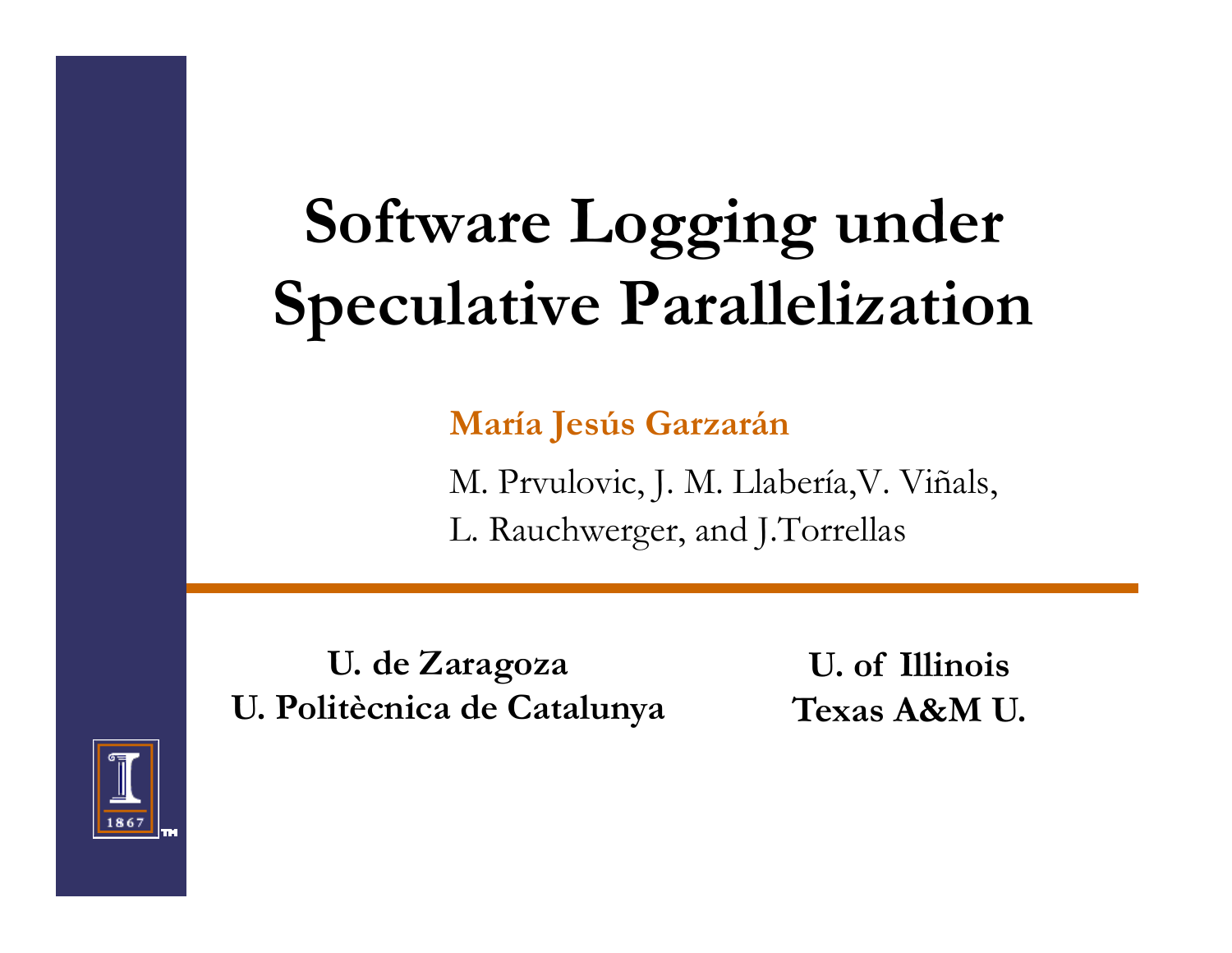#### Roadmap of the Talk

- $\blacklozenge$  Speculative tasks running in the same processor can create multiple versions of the same variable
	- Stall the processor or redesign the caches
- $\blacklozenge$ Alternative solution: Logs
- $\blacklozenge$ Contribution:

Design, integration and evaluation of software logging on top of a speculation protocol

- cheap, low overhead  $(10\%)$ 

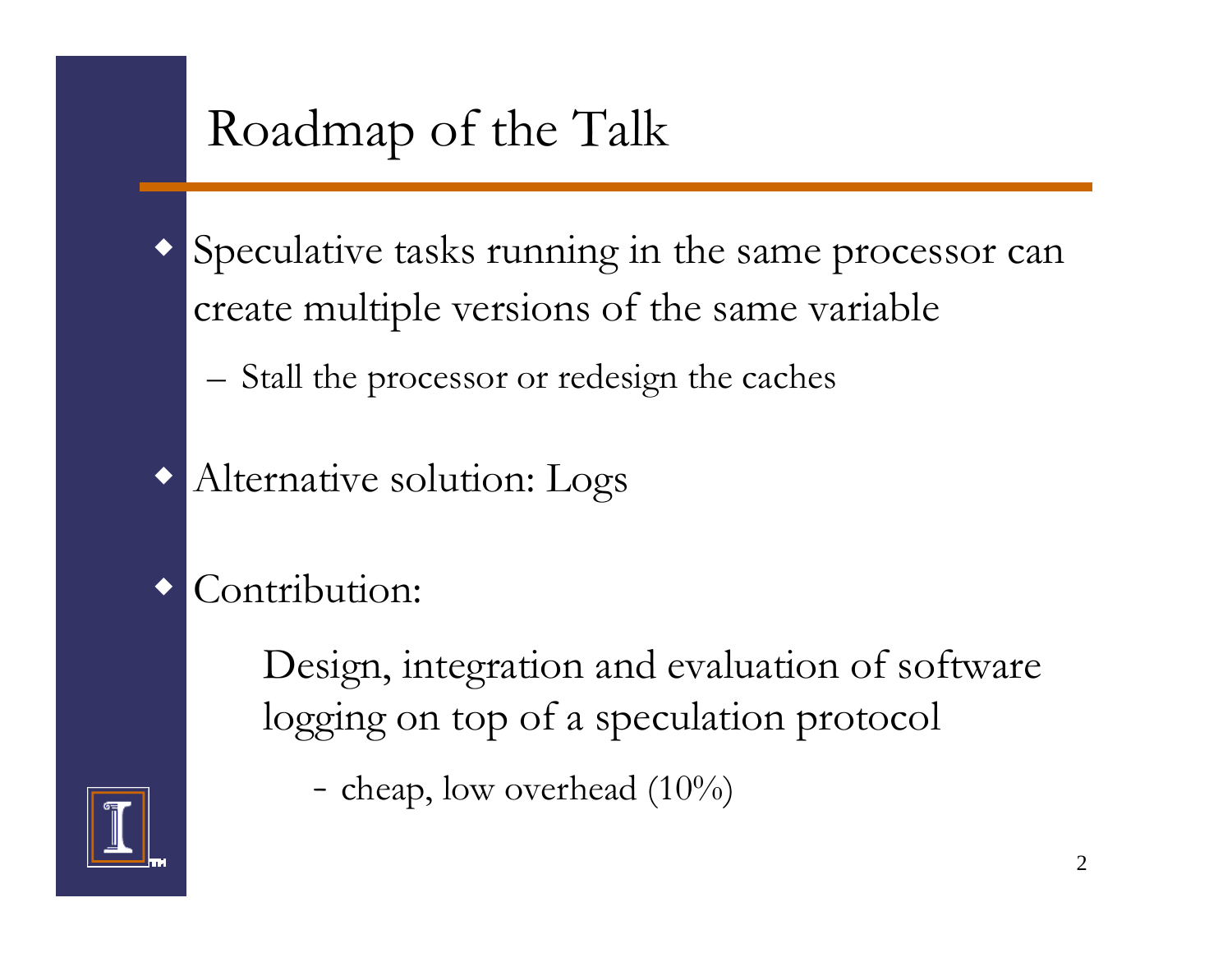#### Outline

#### **Speculative Parallelization**

Multiple Local Speculative Versions

- Software Logging
- Evaluation
- **Conclusions**

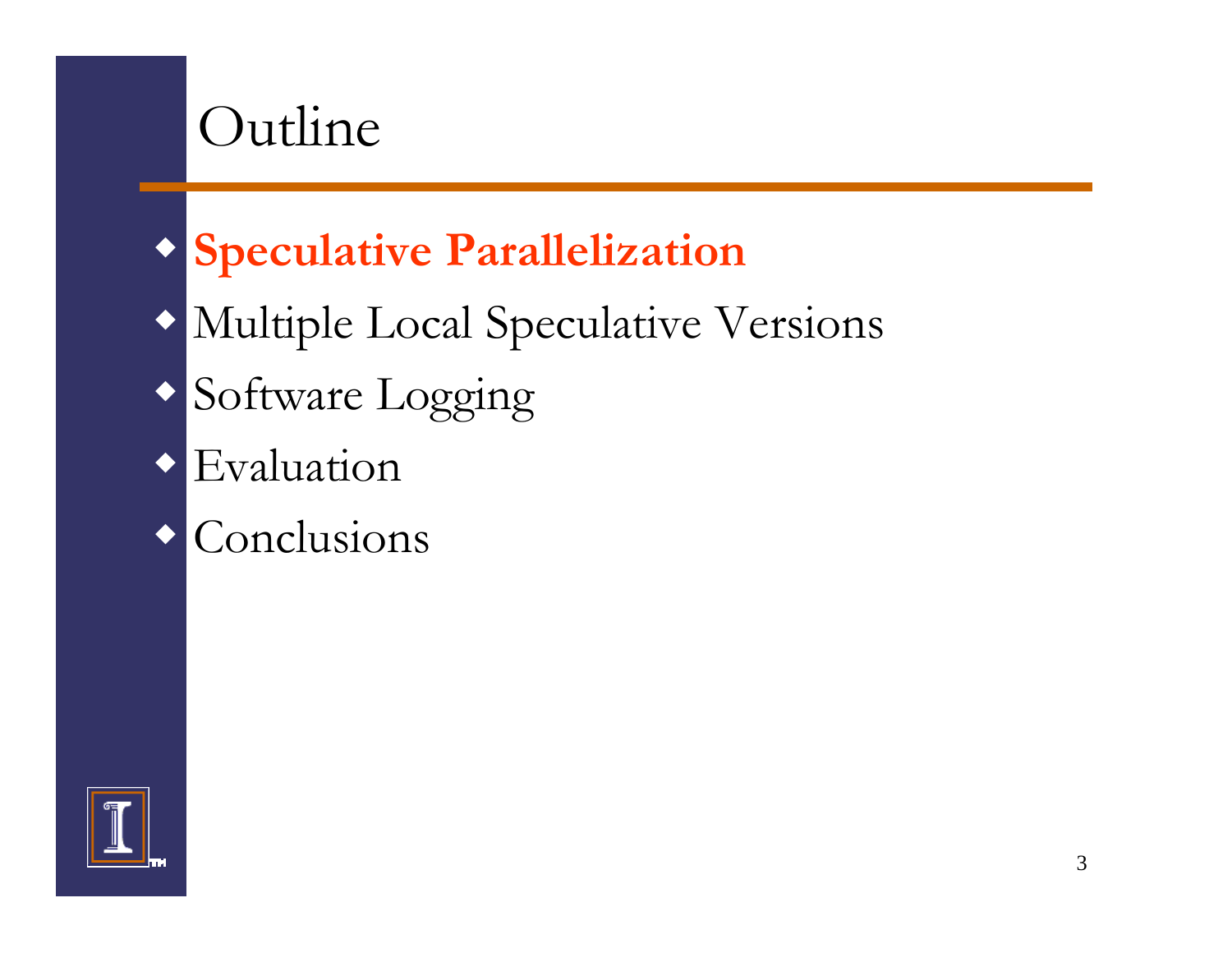## Speculative Parallelization

- Assume no de pendences and execute tasks in paralle l
- ◆ Track data accesses
- $\blacklozenge$ Detect violations
- $\blacklozenge$ Squash offending tasks and restart them



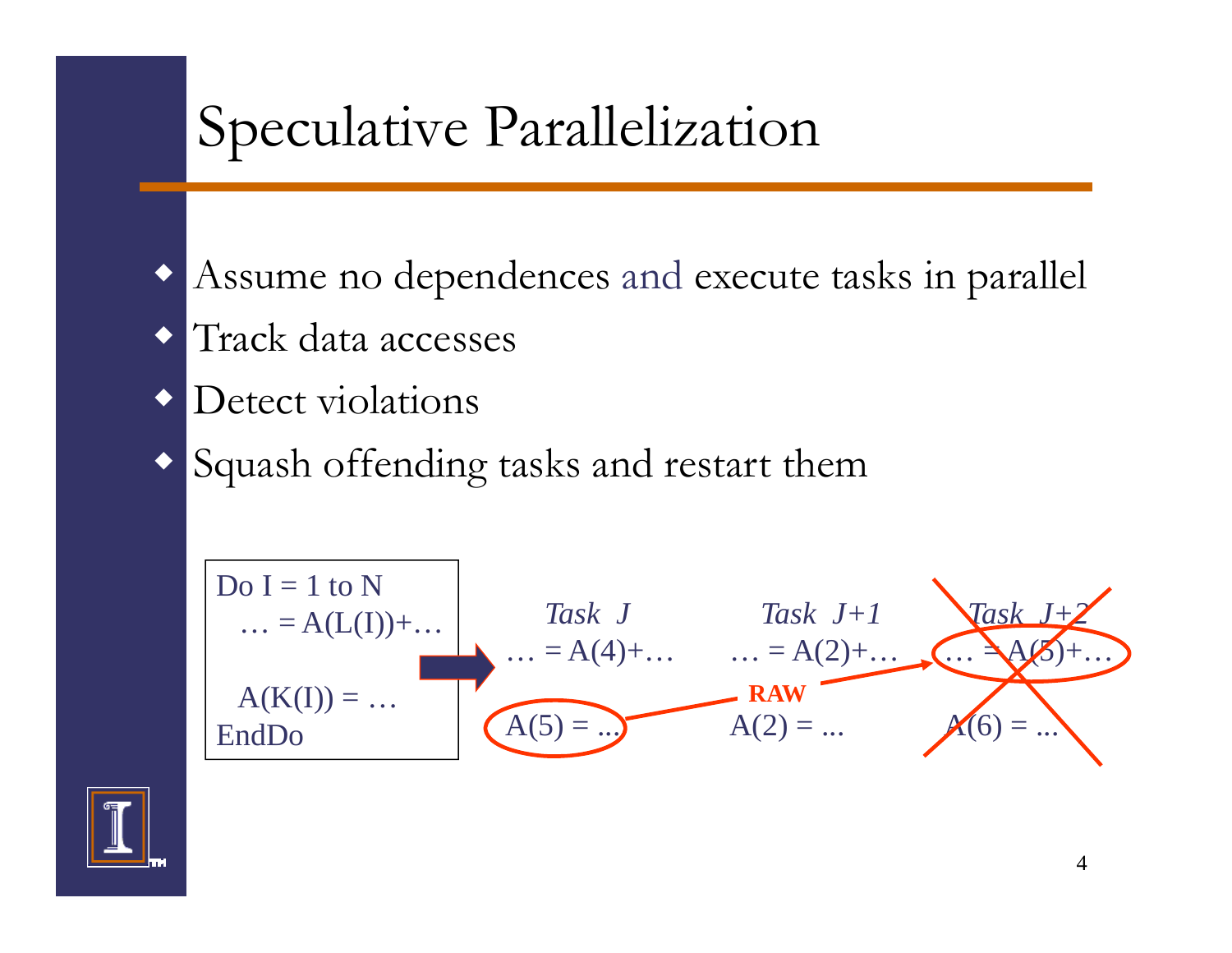## Speculative Parallelization

 $\blacklozenge$  Speculative tasks cannot displace speculative data  $\blacklozenge$ State buffered until task becomes non-speculative



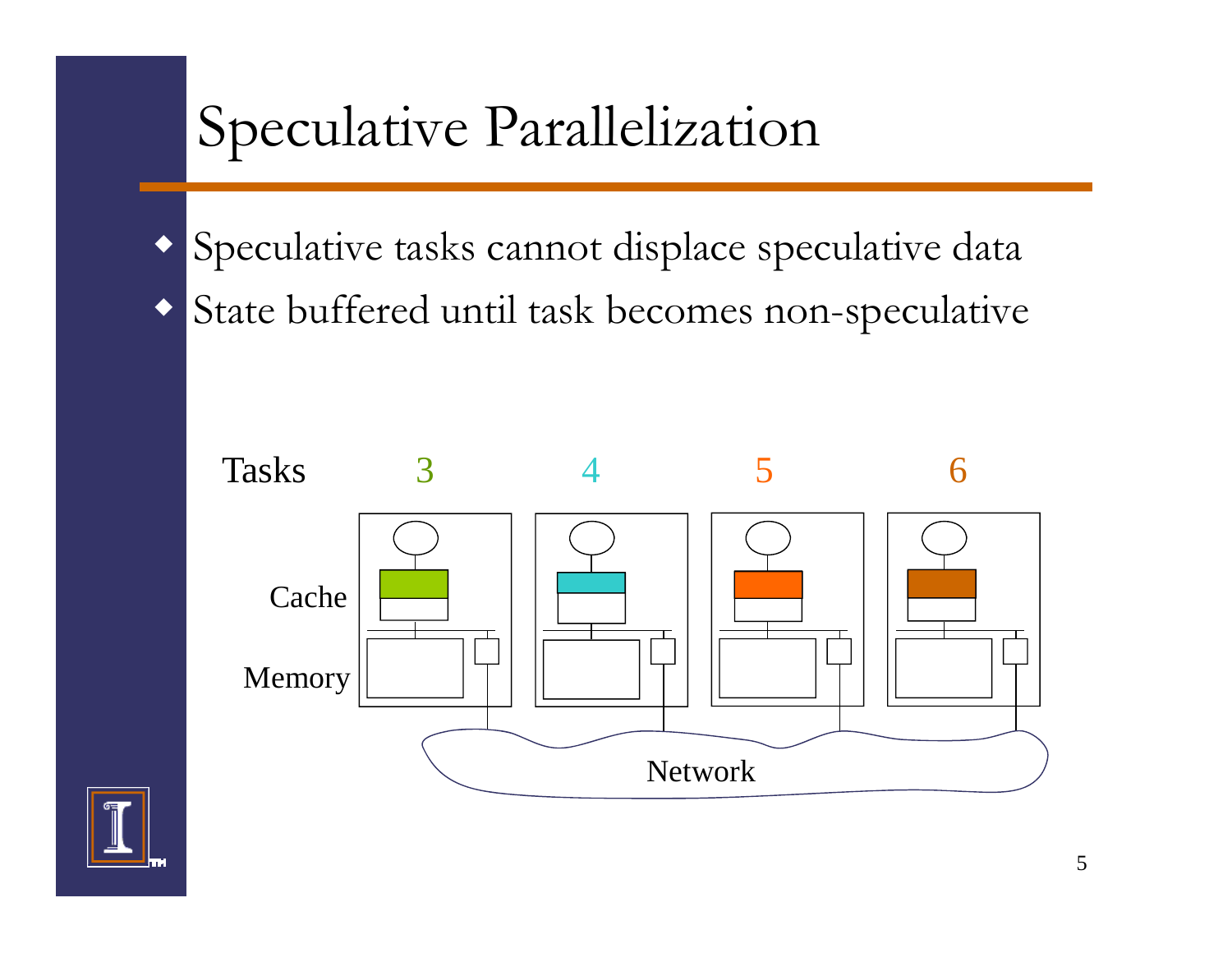



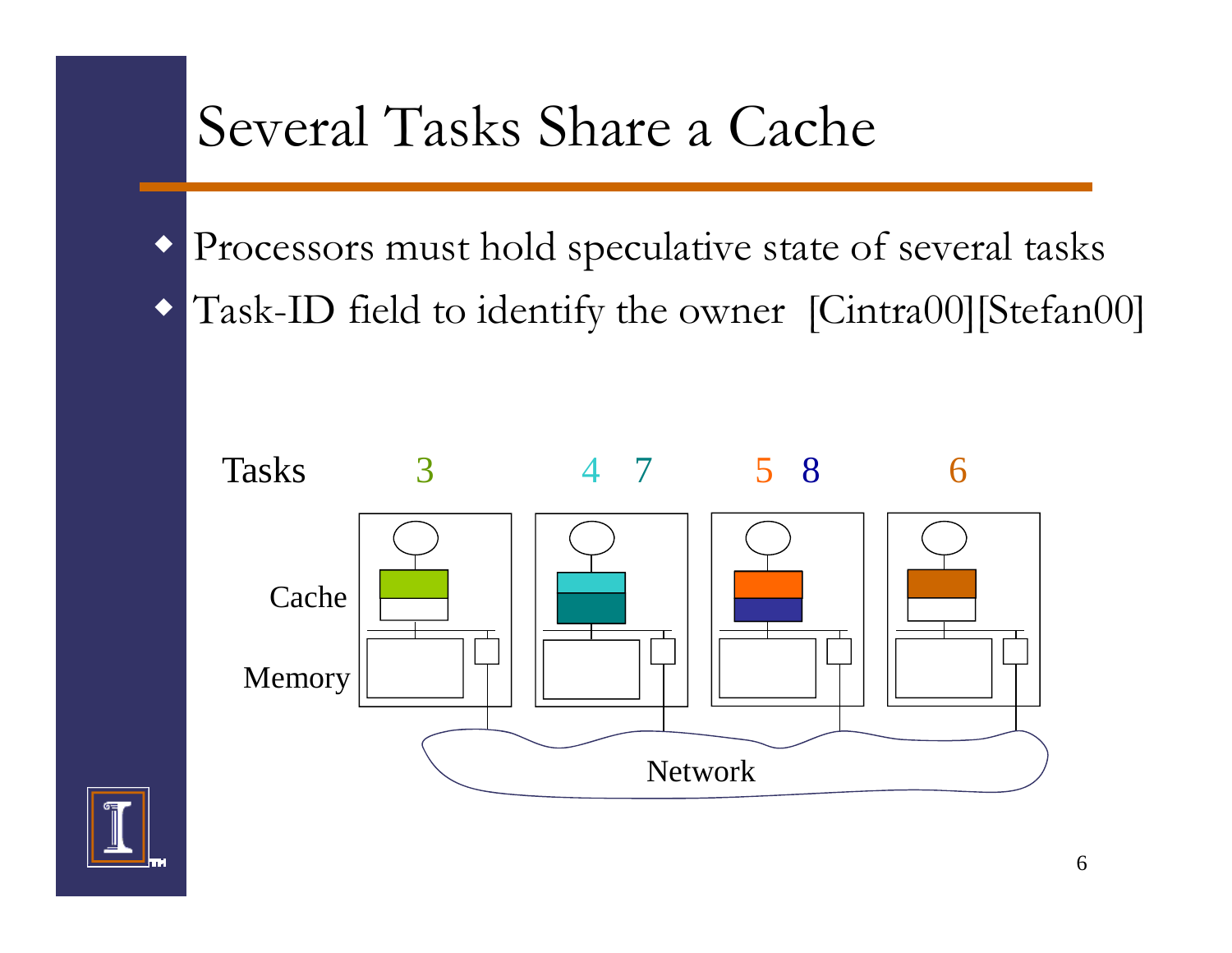#### Outline

- Speculative Parallelization
- **Multiple Local Speculative Versions**
- Software Logging
- Evaluation
- **Conclusions**

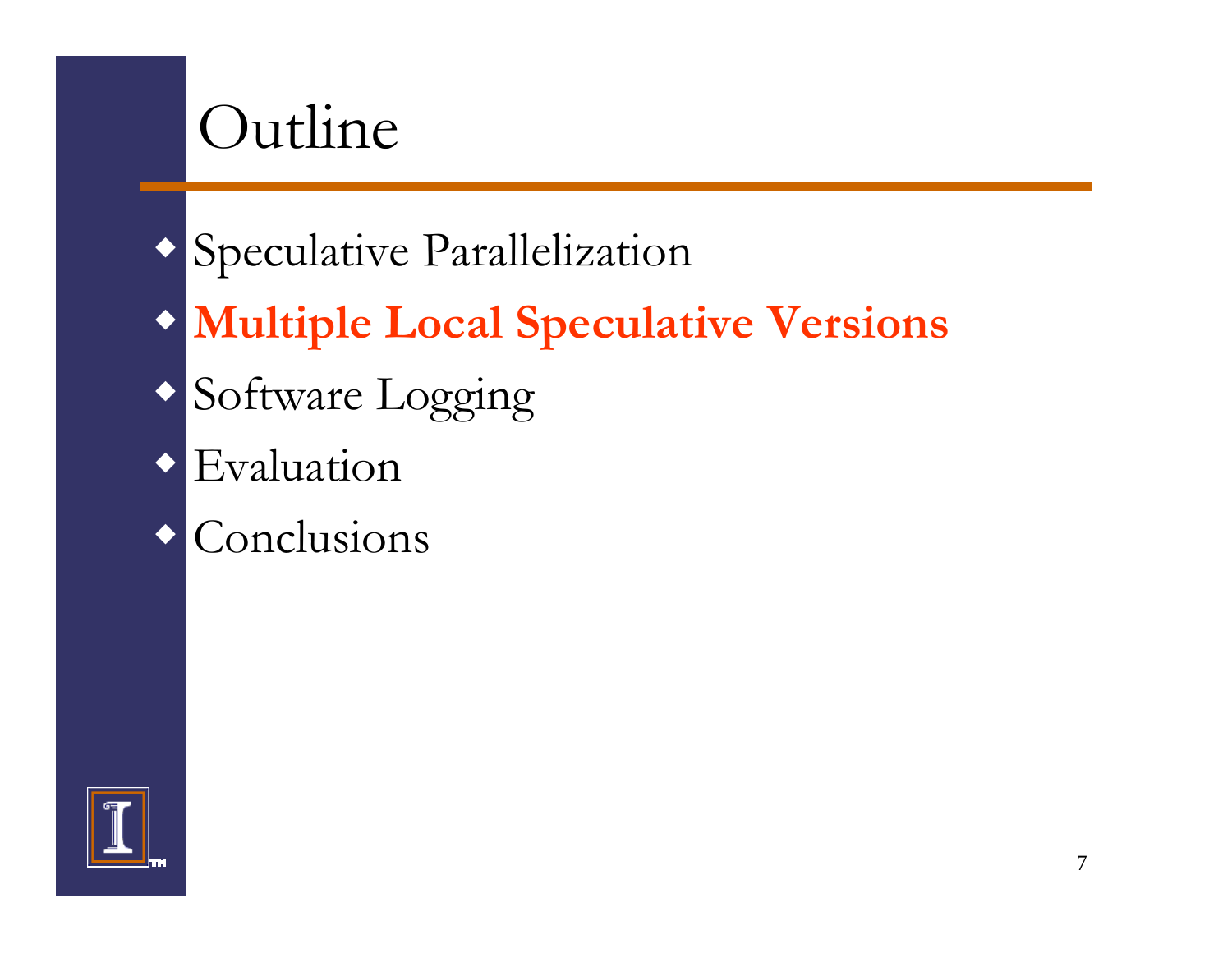

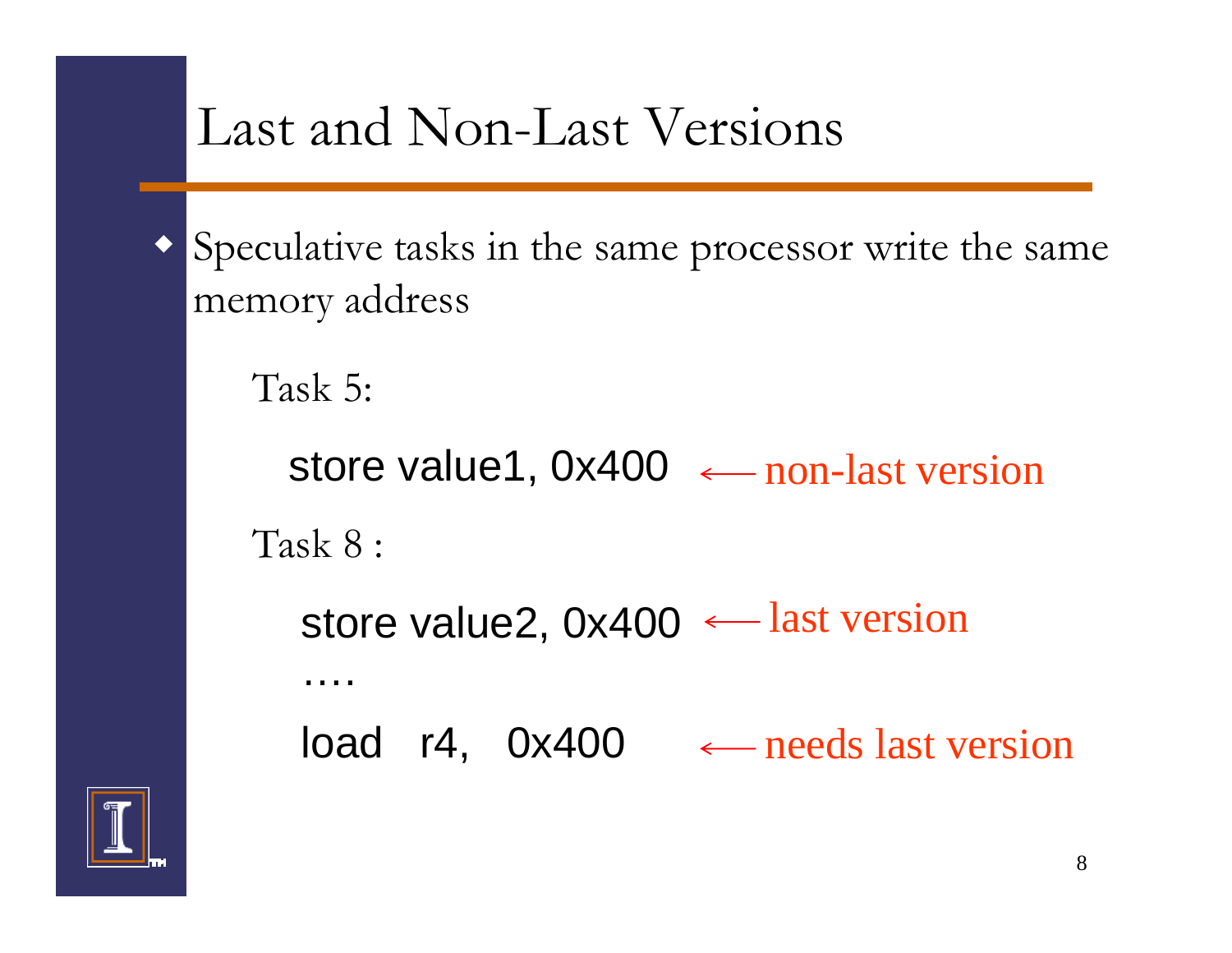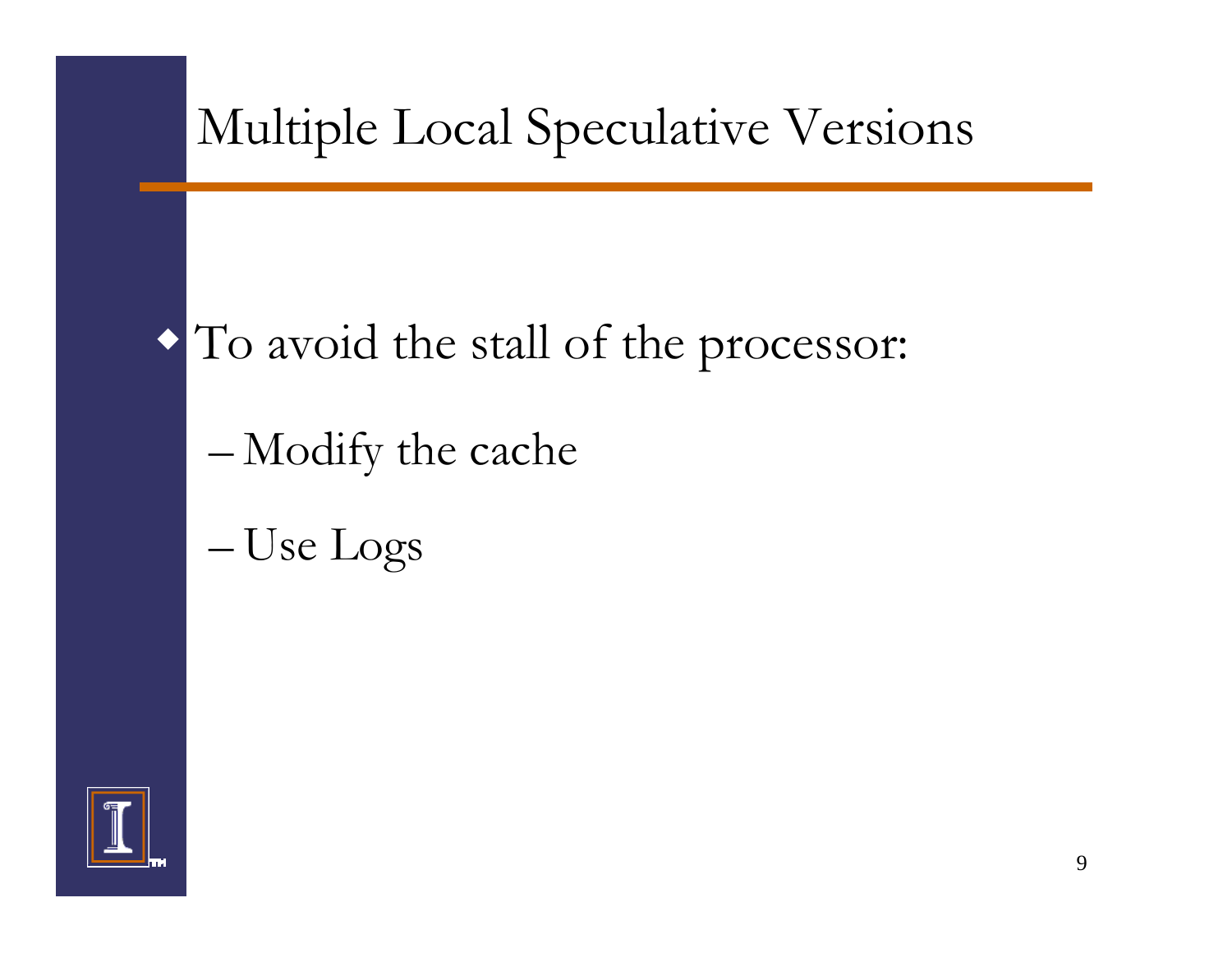## Modify the cache

**Cache** 

- $\blacklozenge$  Cache keeps last and non-last versions (same Tag, but different task-ID)
	- –complexity and extra comparisons
	- chances of displacement increase
	- –equally hard access last versions than non-last versions

Tag Data

|  | $0x400$ value1 |
|--|----------------|
|  | $0x400$ value2 |
|  |                |

Task-ID

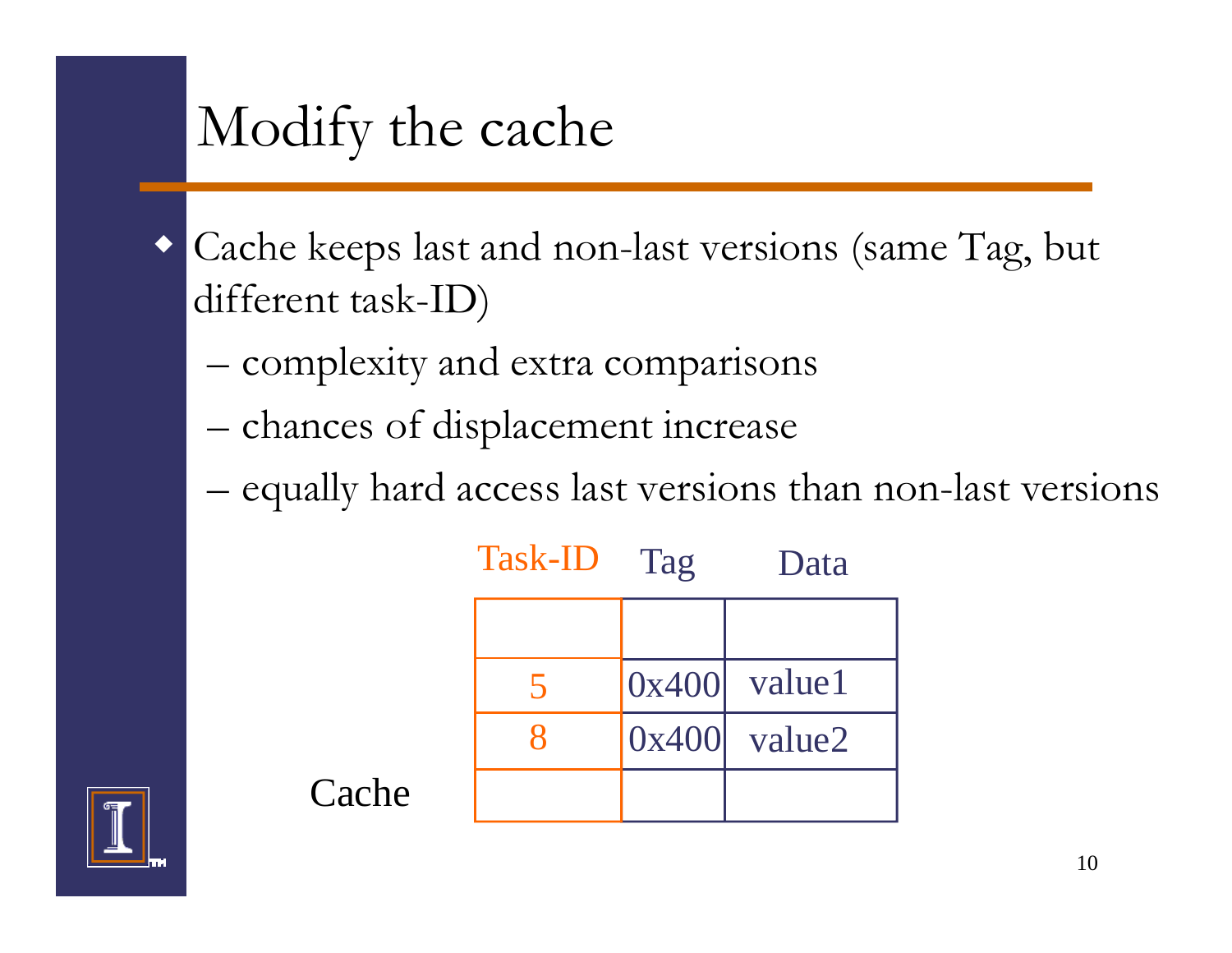

Cache keeps last versions

 $\blacklozenge$  Logs hide away non-last versions



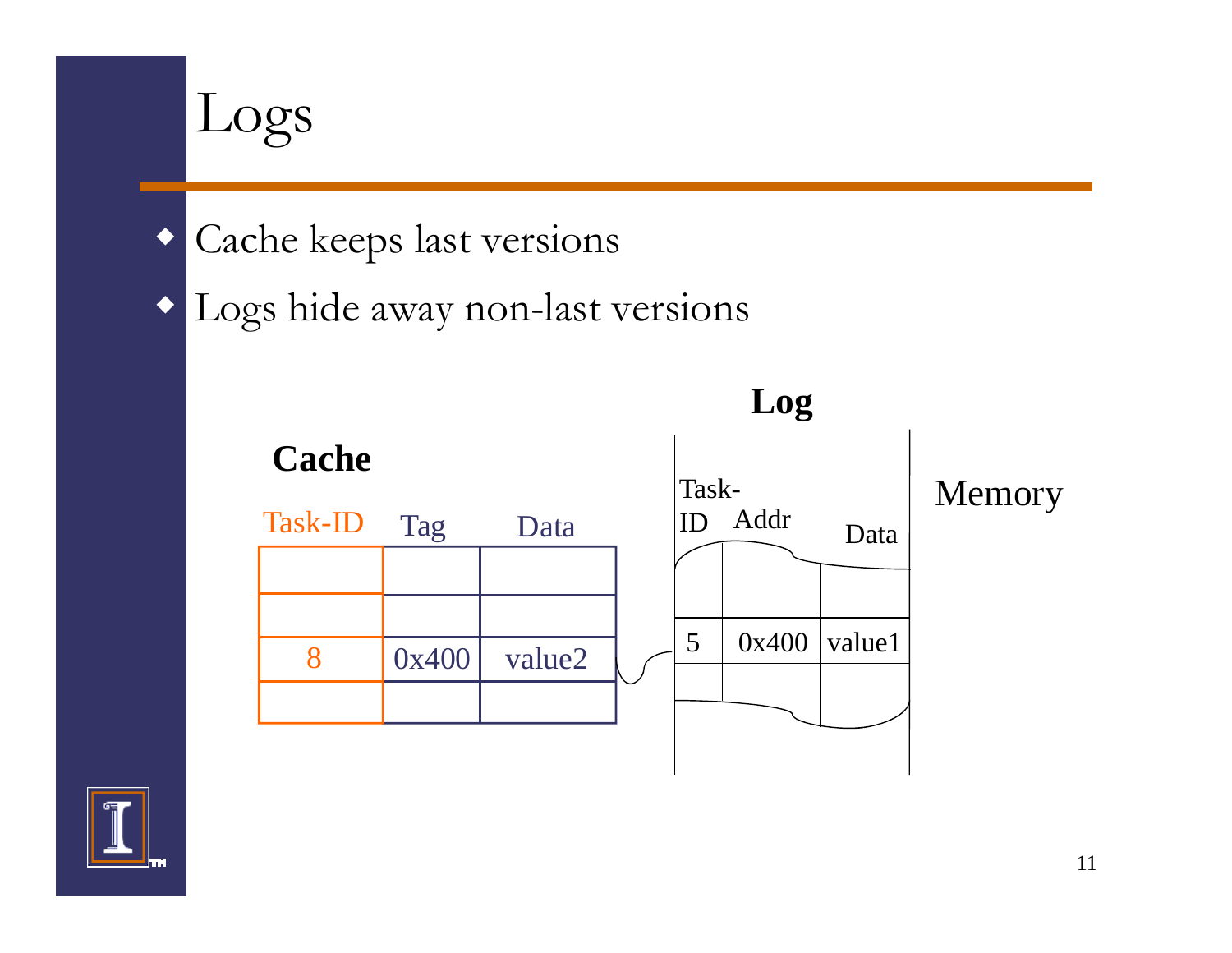# Logs

- Collect the state that a task made stale
- $\blacklozenge$  Useful
	- –Free up space when the task commits
	- –To recover in case of squashes



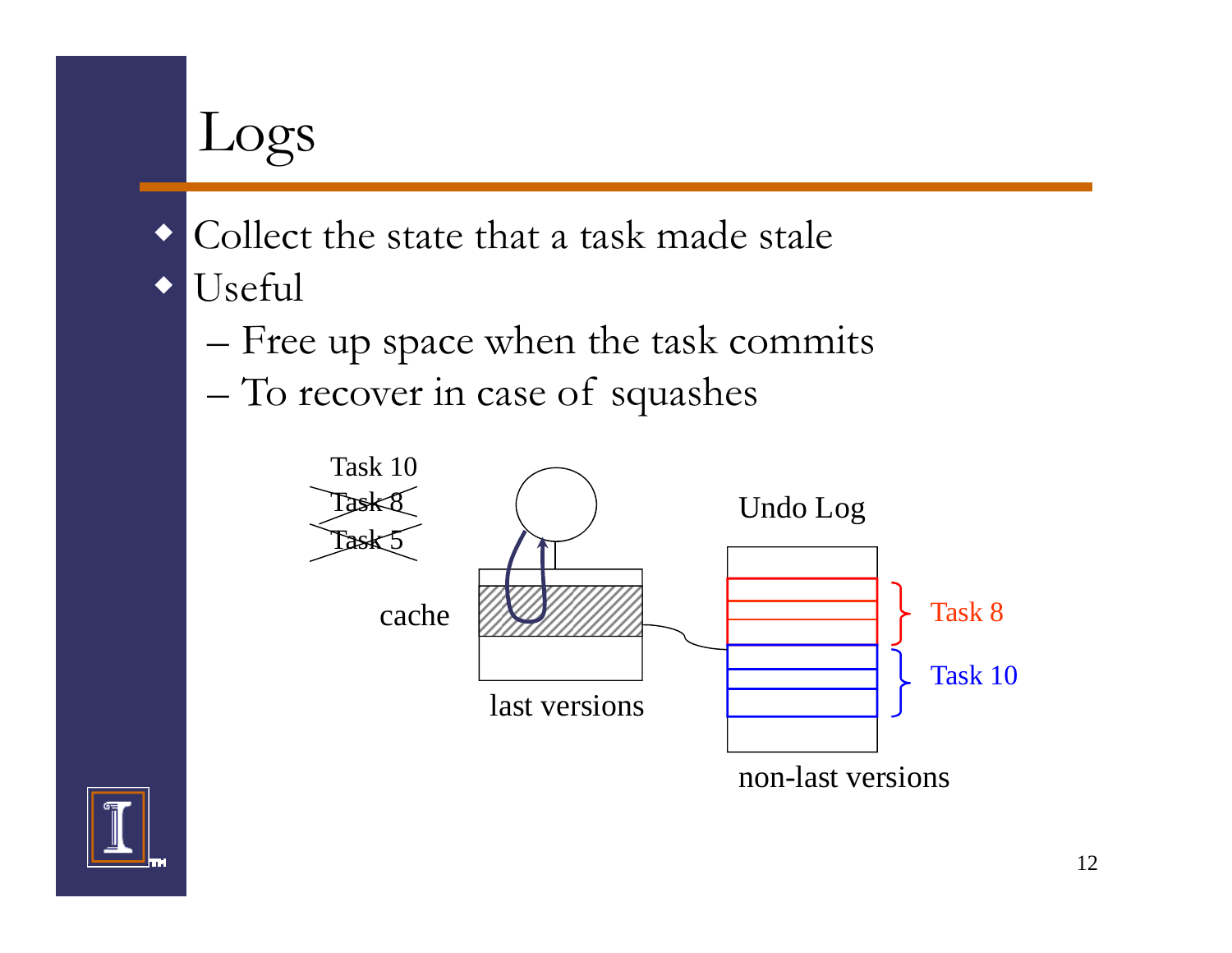## Speculative protocol

 $\blacklozenge$ Speculative protocol using Hw logs was proposed:

[Zhang99] Y. Zhang. "Hardware for Speculative Parallelization in DSM Multiprocessors". Ph.D. thesis, University of Illinois, May 1999

- $\blacklozenge$  Use Sw Logs on top of <sup>a</sup> speculative protocol: top
	- –**Task-ID:** per memory word in the local memory
	- –**ISA**: new ld/st instructions

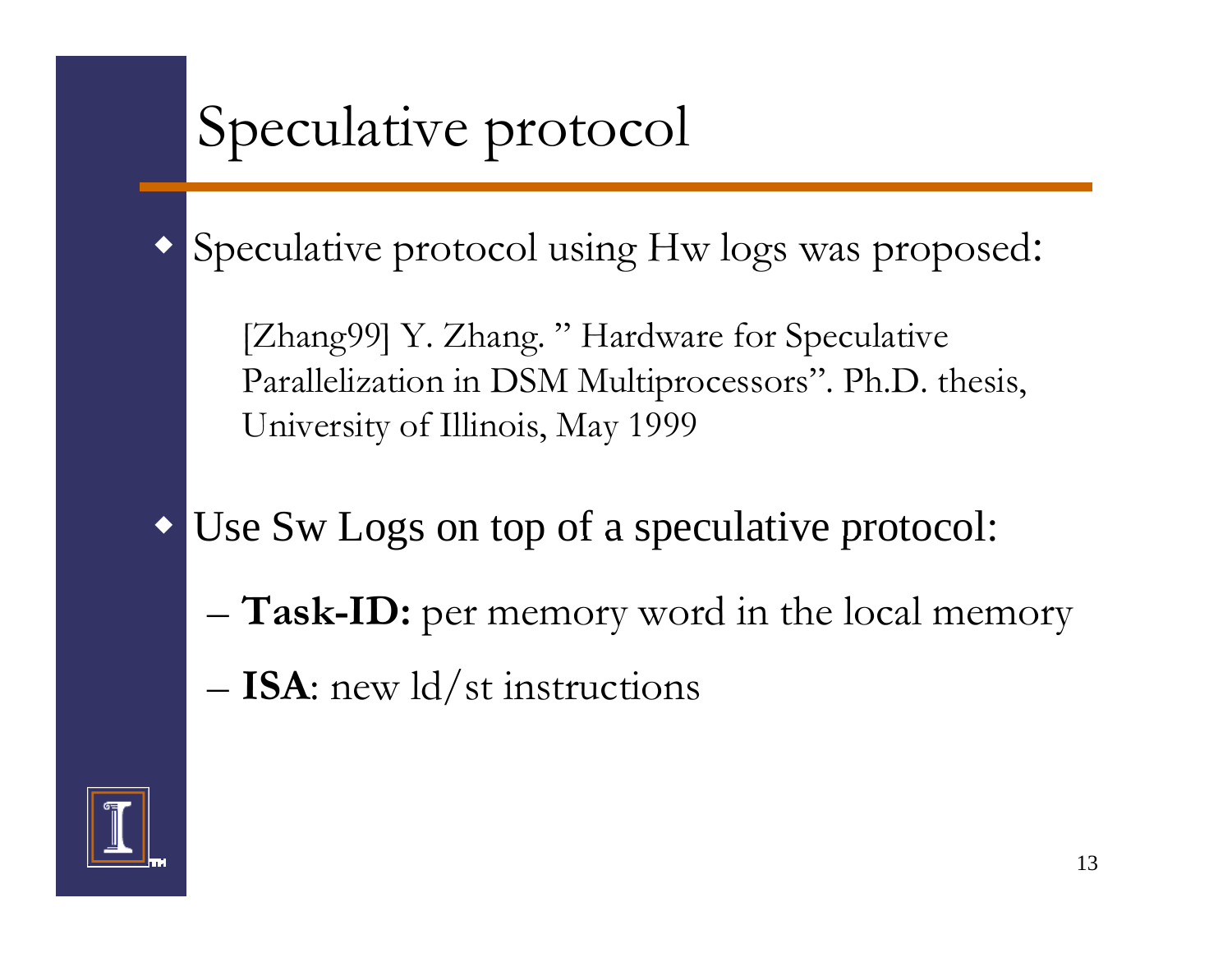### Outline

- Speculative Parallelization
- Multiple Local Speculative Versions
- $\bullet$  **Software Logging**
- Evaluation
- **Conclusions**

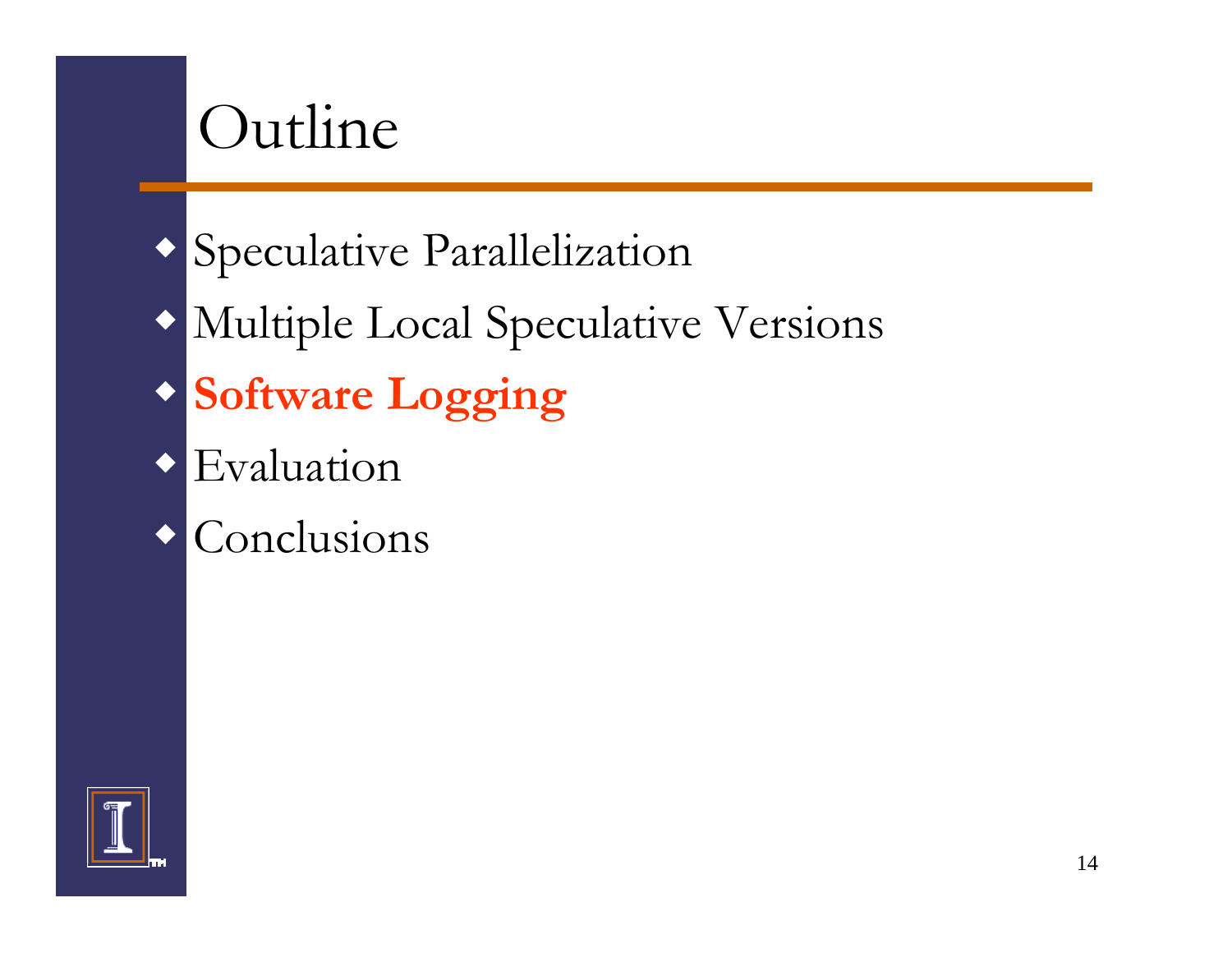## Software Logs

- $\blacklozenge$  A compiler instruments the application
	- –– Insert : extra instructions before store operations
	- –Recycle : free up space when a task commits
- $\blacklozenge$  Interrupt handlers
	- –Recovery : in case of a o-o-o RAW and squash
	- –Retrieval : in-order RAW and the version in the log

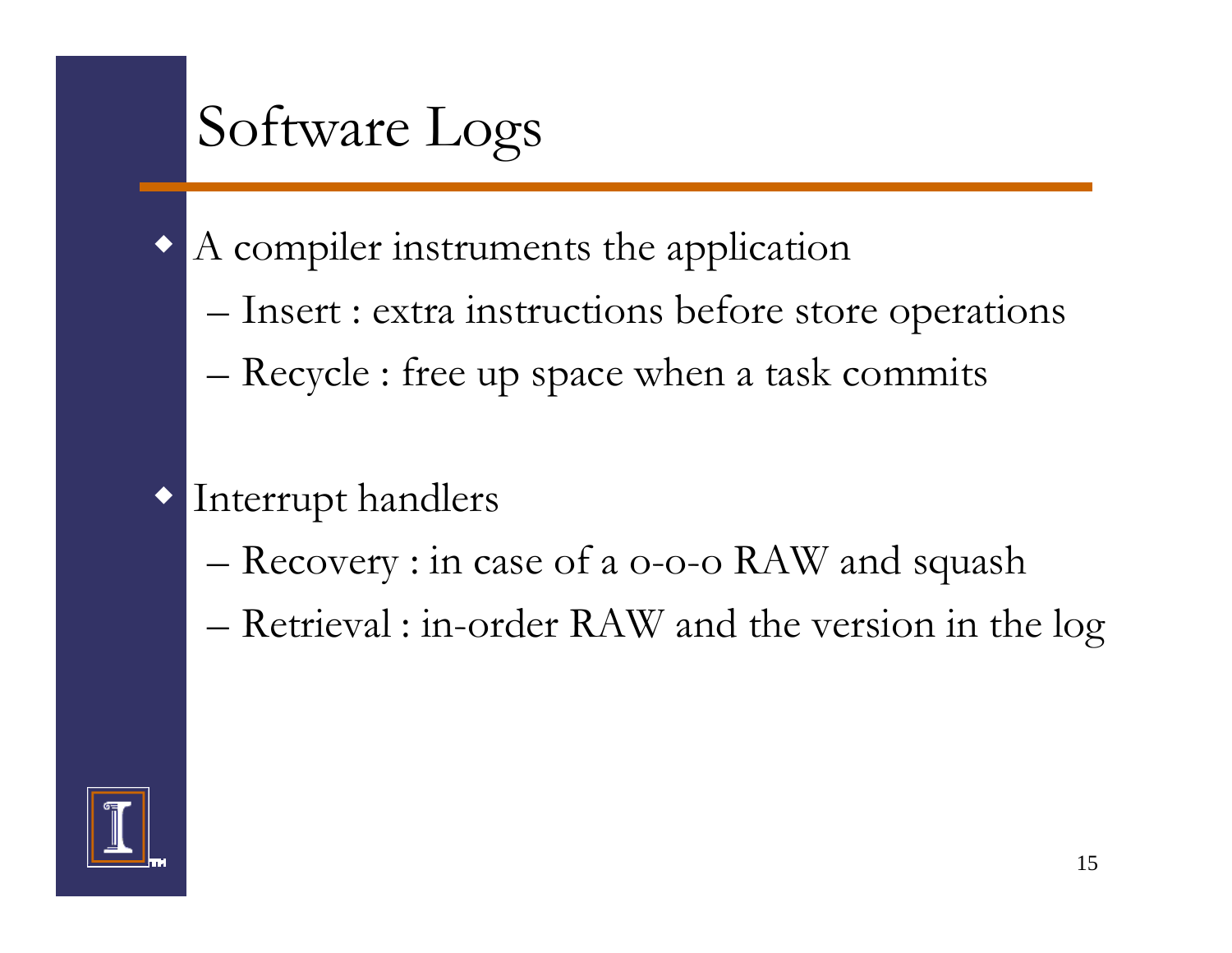#### Software Data Structures

Logs are allocated locally before speculation starts

**Task Pointer Table**



**Log Buffer**

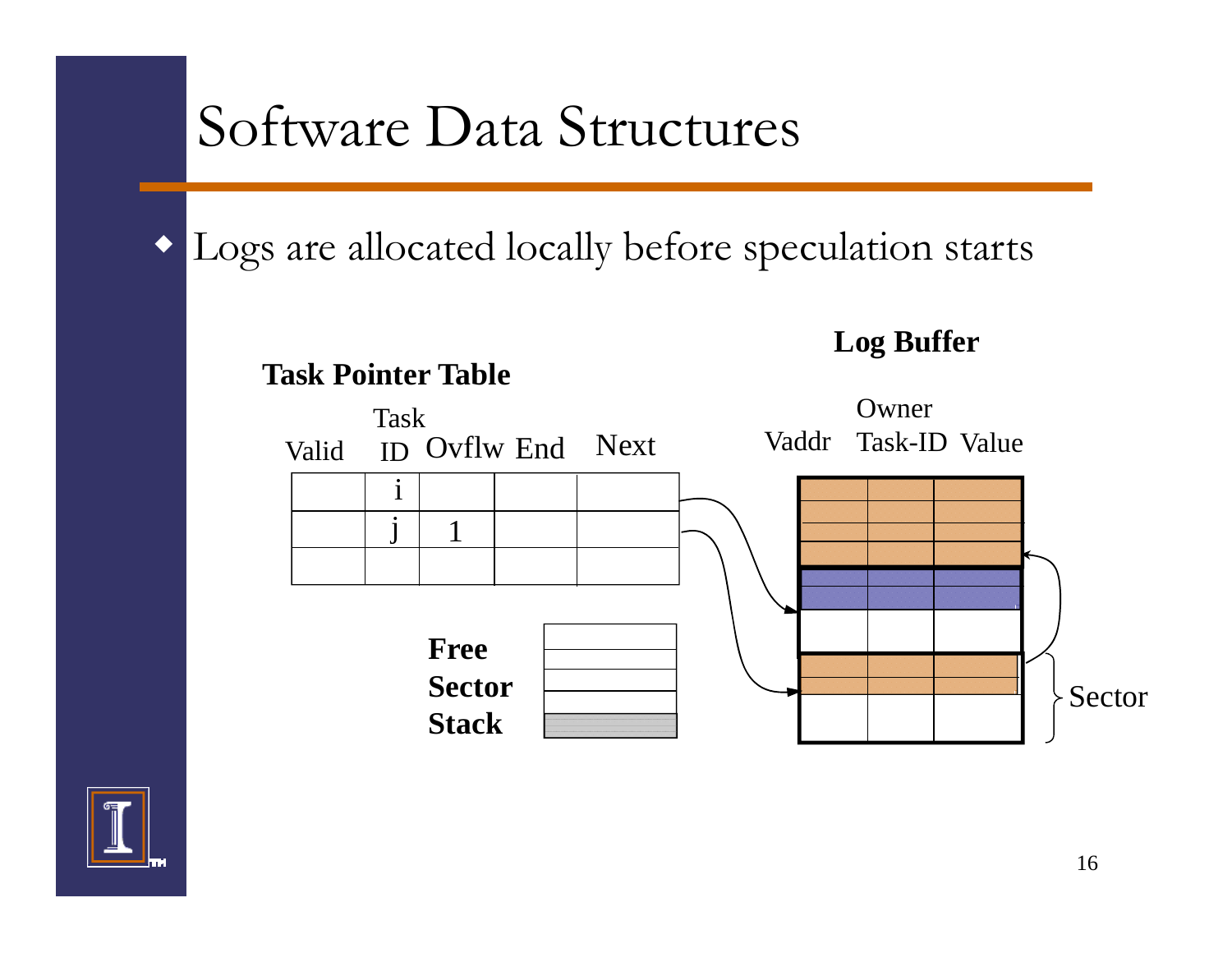#### Instructions to insert in log

#### # Assembly Instruct

-------------------------

-------------

| Check log overflow    |                                        |  |
|-----------------------|----------------------------------------|--|
| Log. Vaddr            | $=$ addr of var                        |  |
|                       | $Log.$ OwnerTask $ID = current TaskID$ |  |
| Log. Value            | $=$ value of var                       |  |
| Increment log pointer |                                        |  |
| <b>Update Task_ID</b> |                                        |  |

#### Original store



Total 9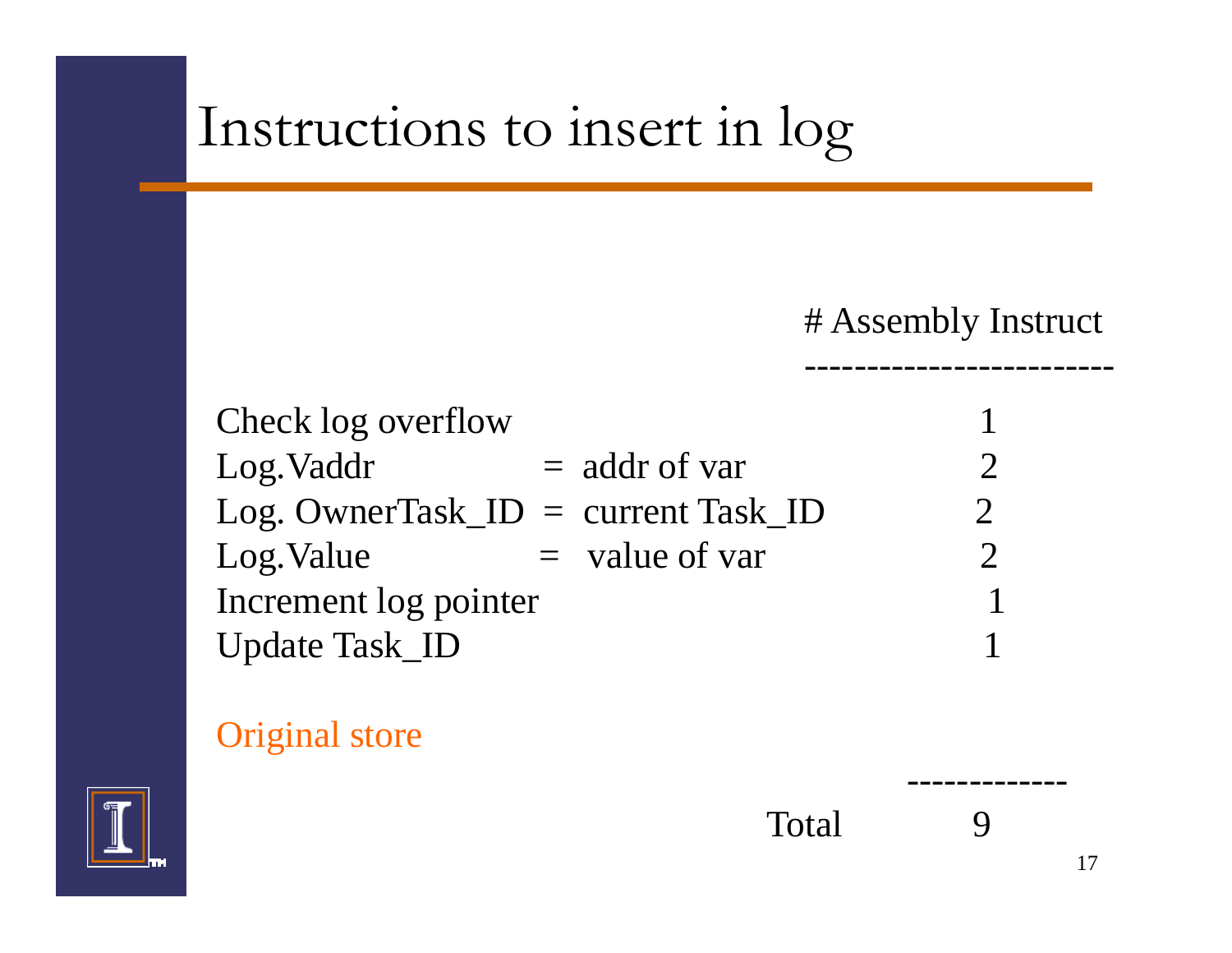

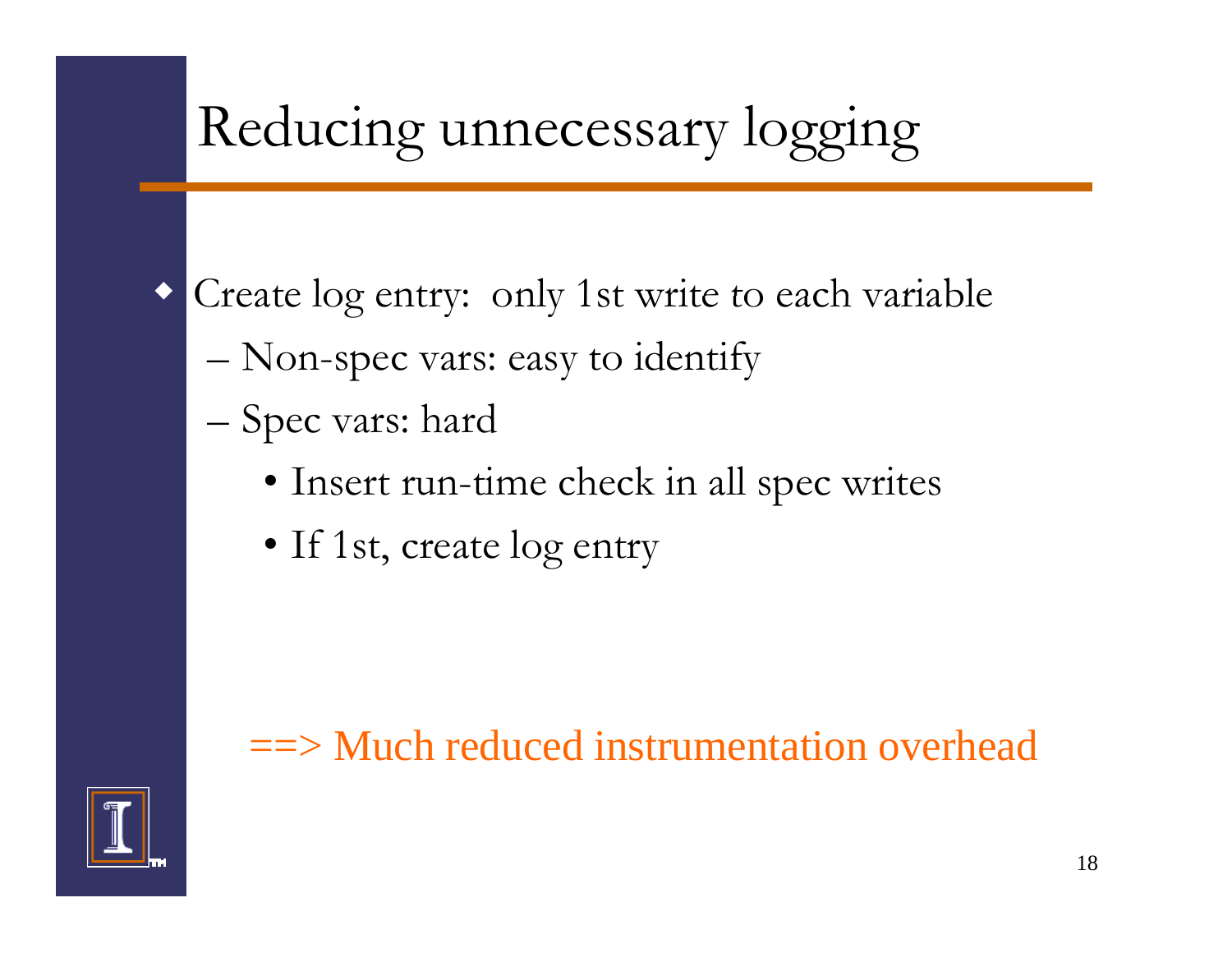### Outline

- Speculative Parallelization
- Multiple Local Speculative Versions
- Software Logging
- **Evaluation**
- **Conclusions**

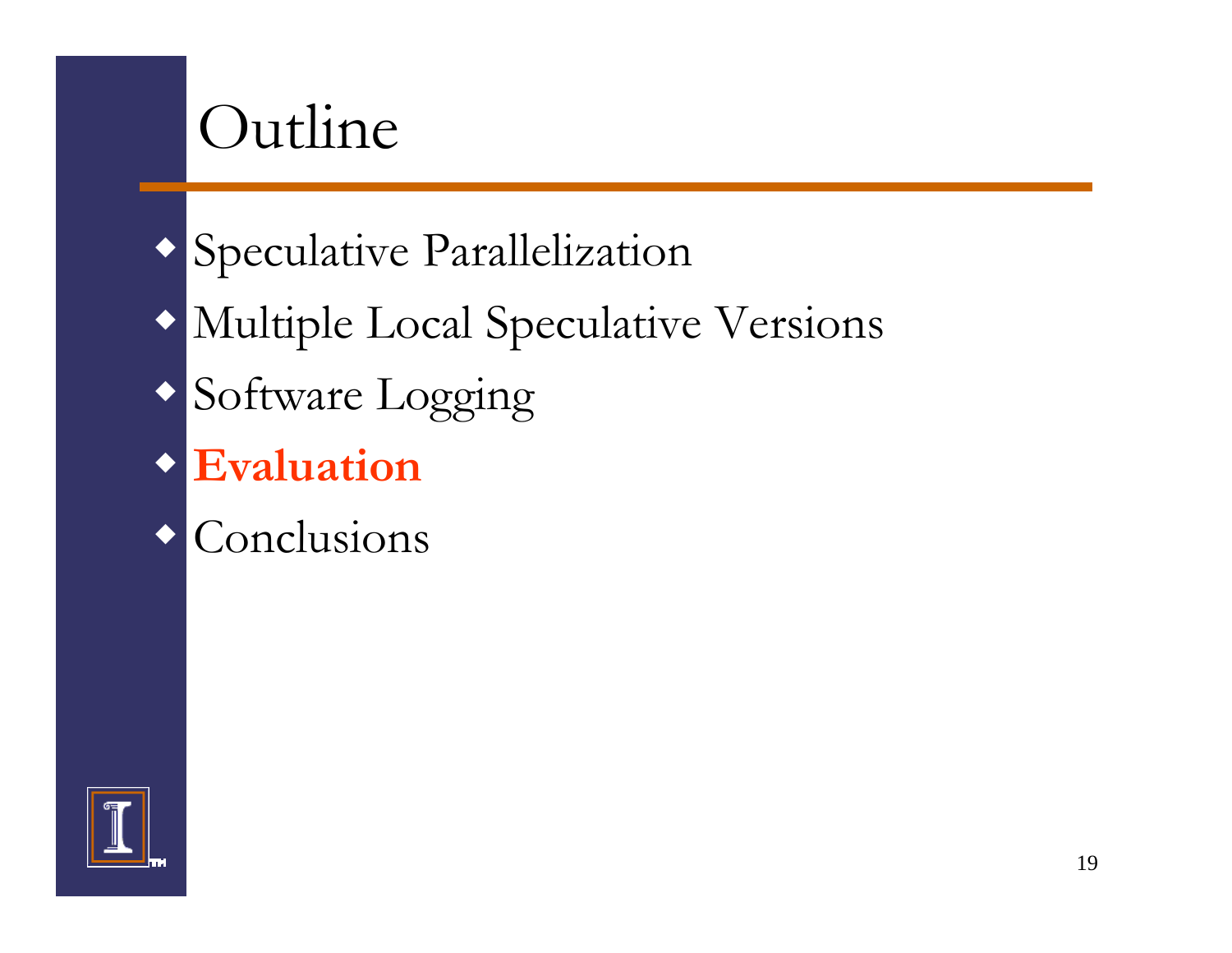

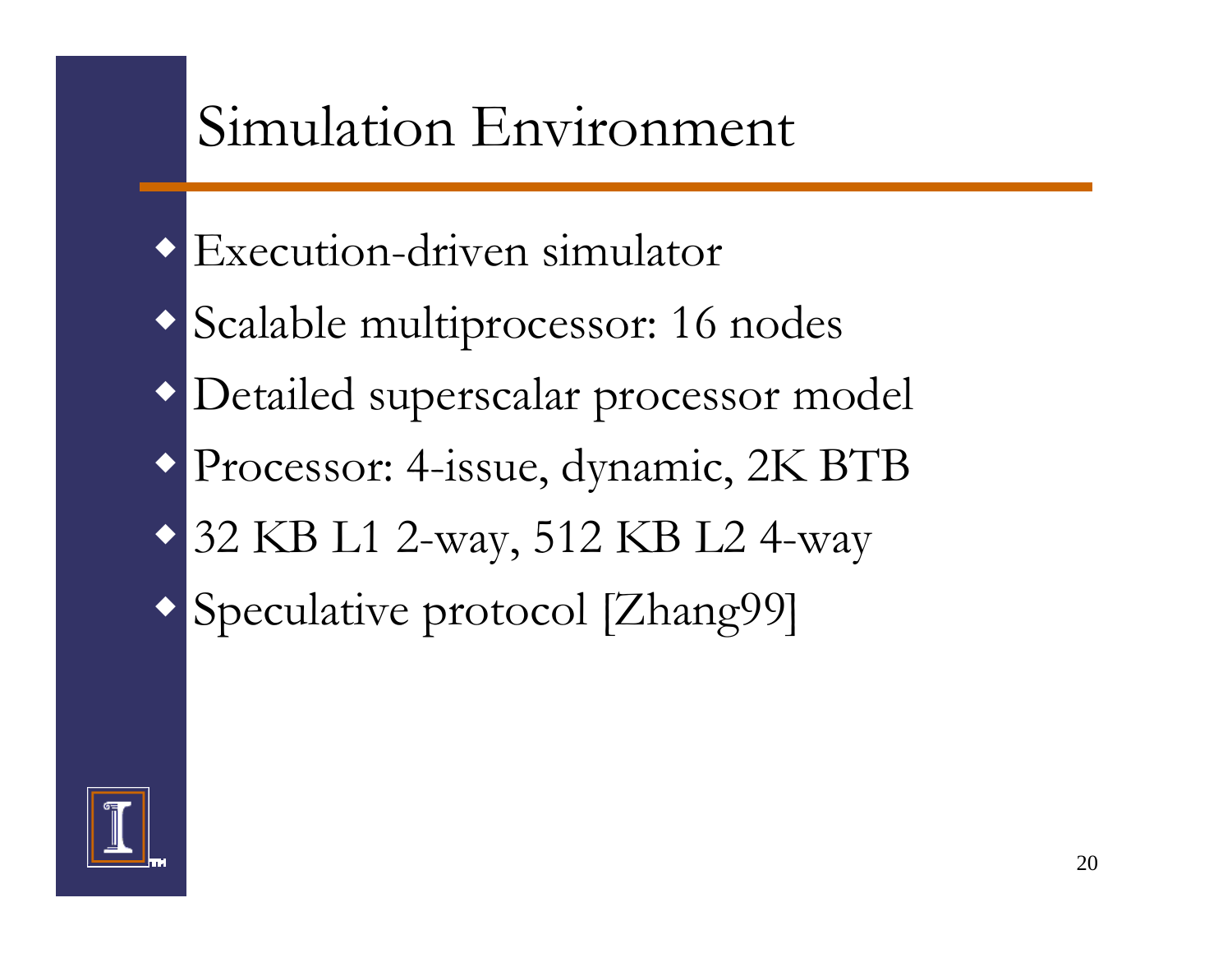## Applications

- $\blacklozenge$  Applications dominated by non-analyzable loops (subscripted subscripts)
	- –P3m (NCSA)
	- –Tree (Univ. de Hawaii)
	- –Apsi (Specfp2000)
	- $-$  Bdna (Perfect Club)  $-$  average of 51.4% Bdna (Perfect Club)
	- –Track (Perfect Club)
	- Dsmc3d (HPF2) – Dsmc3d

Non analyzable loops account for ane of 51.4% of sequential time

 $\blacklozenge$  Non-analyzable loops and stores to instrument identified by the Polaris compiler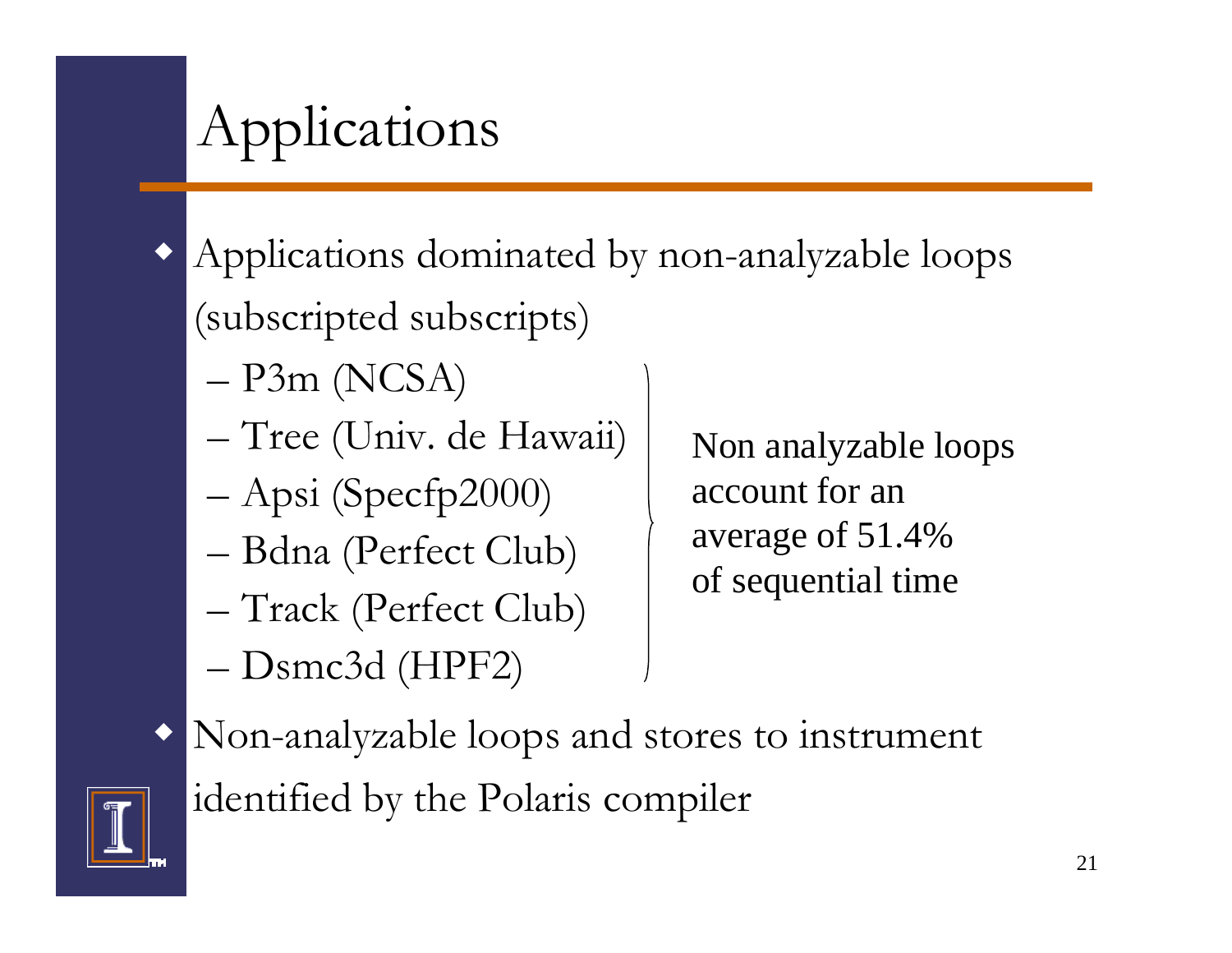## Performance Results





 $\blacklozenge$  Sw only increases execution by 10% over Hw Sw reduces execution time by 36% over NoLog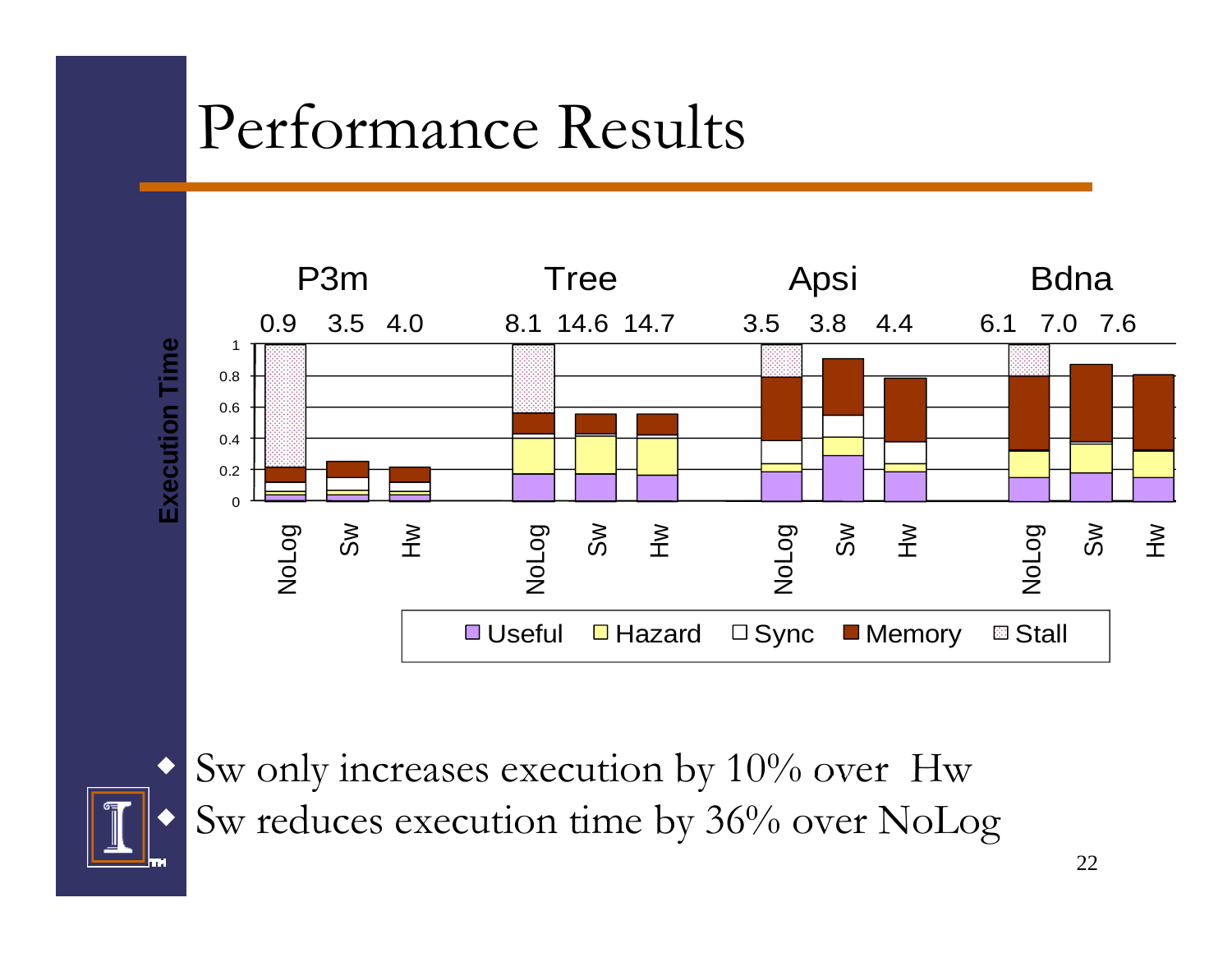## Outline

- Speculative Parallelization
- Multiple Local Speculative Versions
- Software Logging
- Evaluation
- **Conclusions**

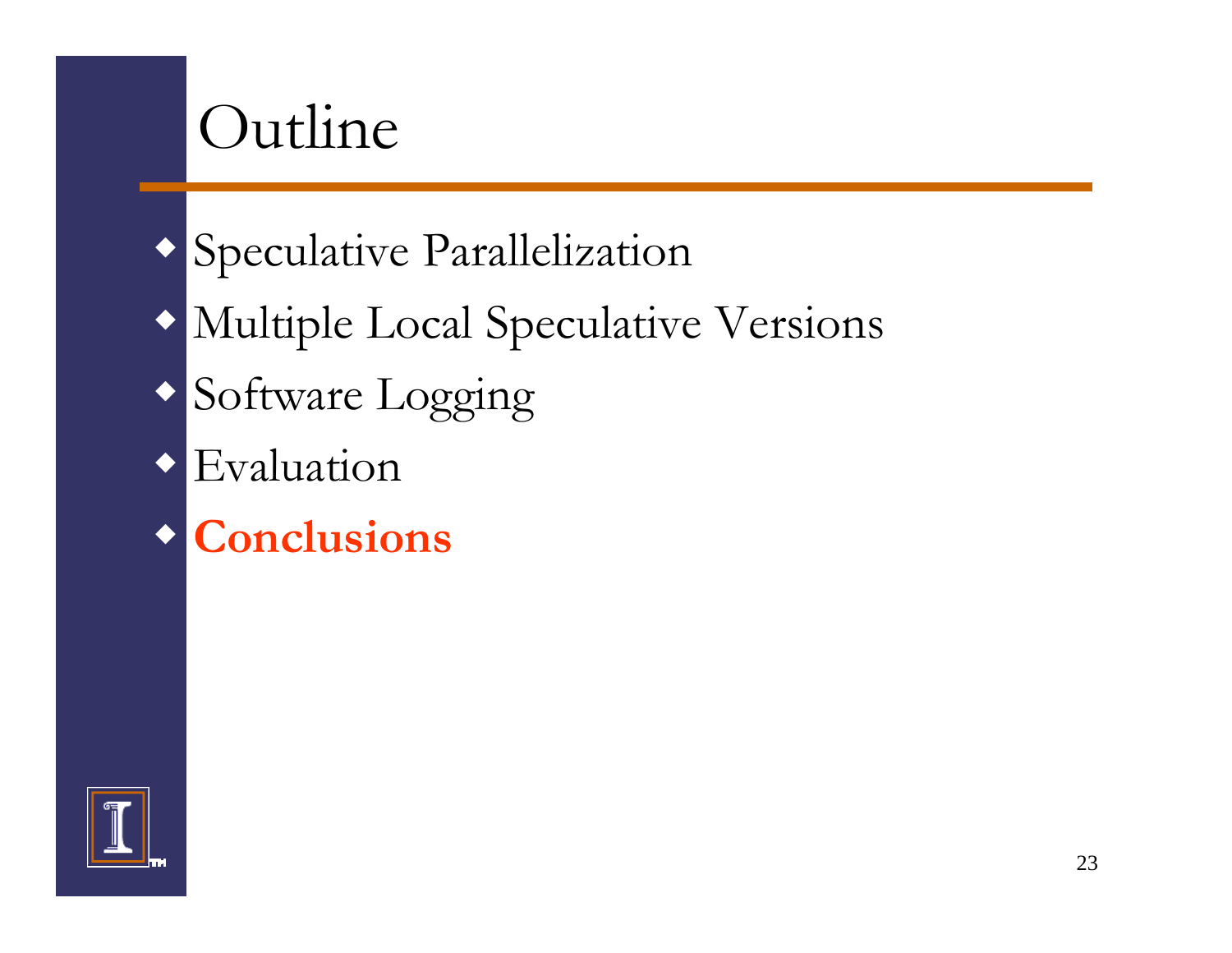## Conclusions

- $\blacklozenge$  Logs:
	- –– Support multiple versions
	- –Minimize changes to cache
- Software logging:
	- –No hardware support necessary
	- – $-$  Low time overhead (10% over HW)



Software logging: good solution for spec parallelization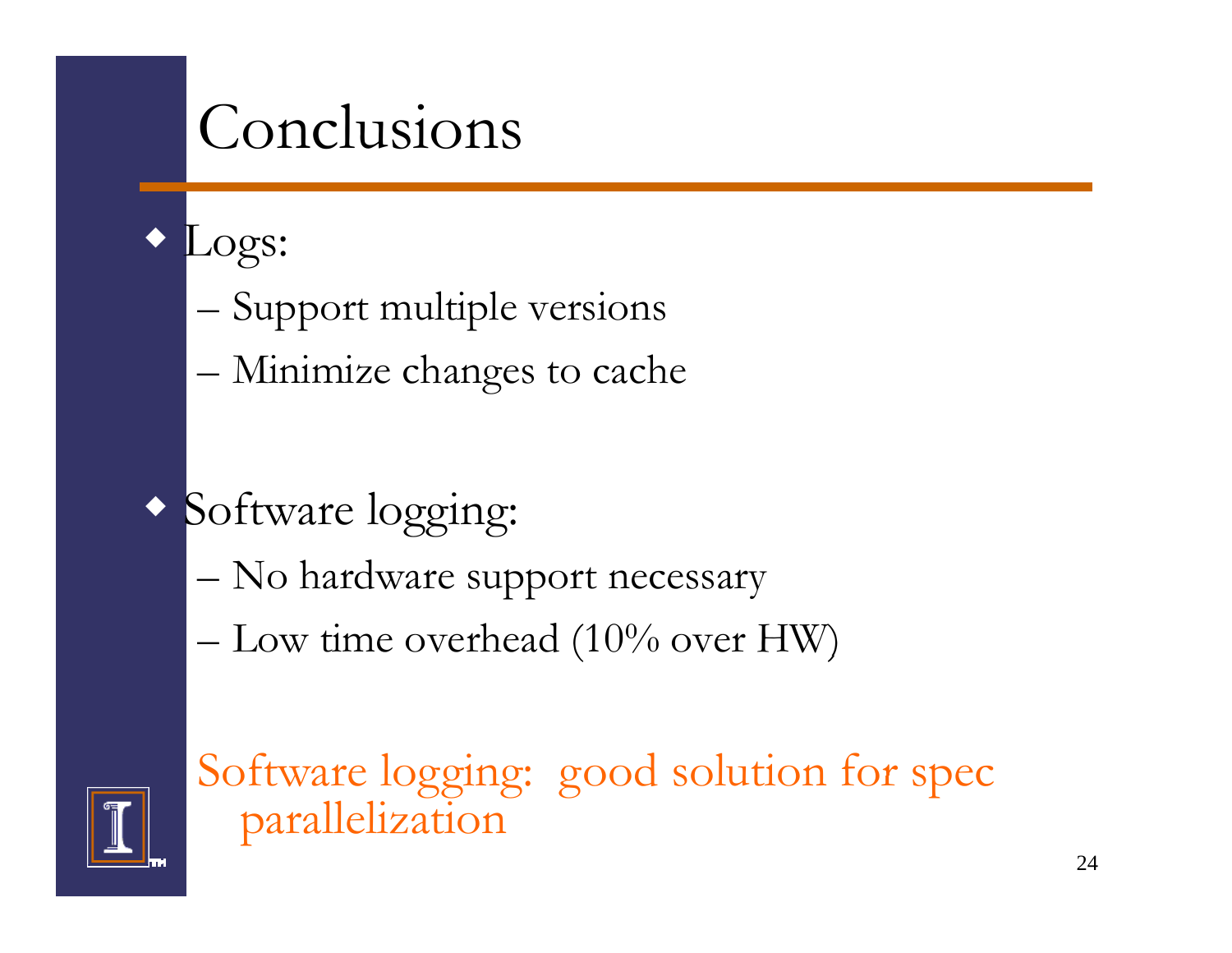# **Software Logging under Speculative Parallelization**

**María Jesús Garzarán (garzaran@posta.unizar.es)** M. Prvulovic, J. M. Llabería,V. Viñals, L. Rauchwerger, an d J.Torrellas

http://www.cps.unizar.es/deps/DIIS/gaz http://iacoma.cs.uiuc.edu

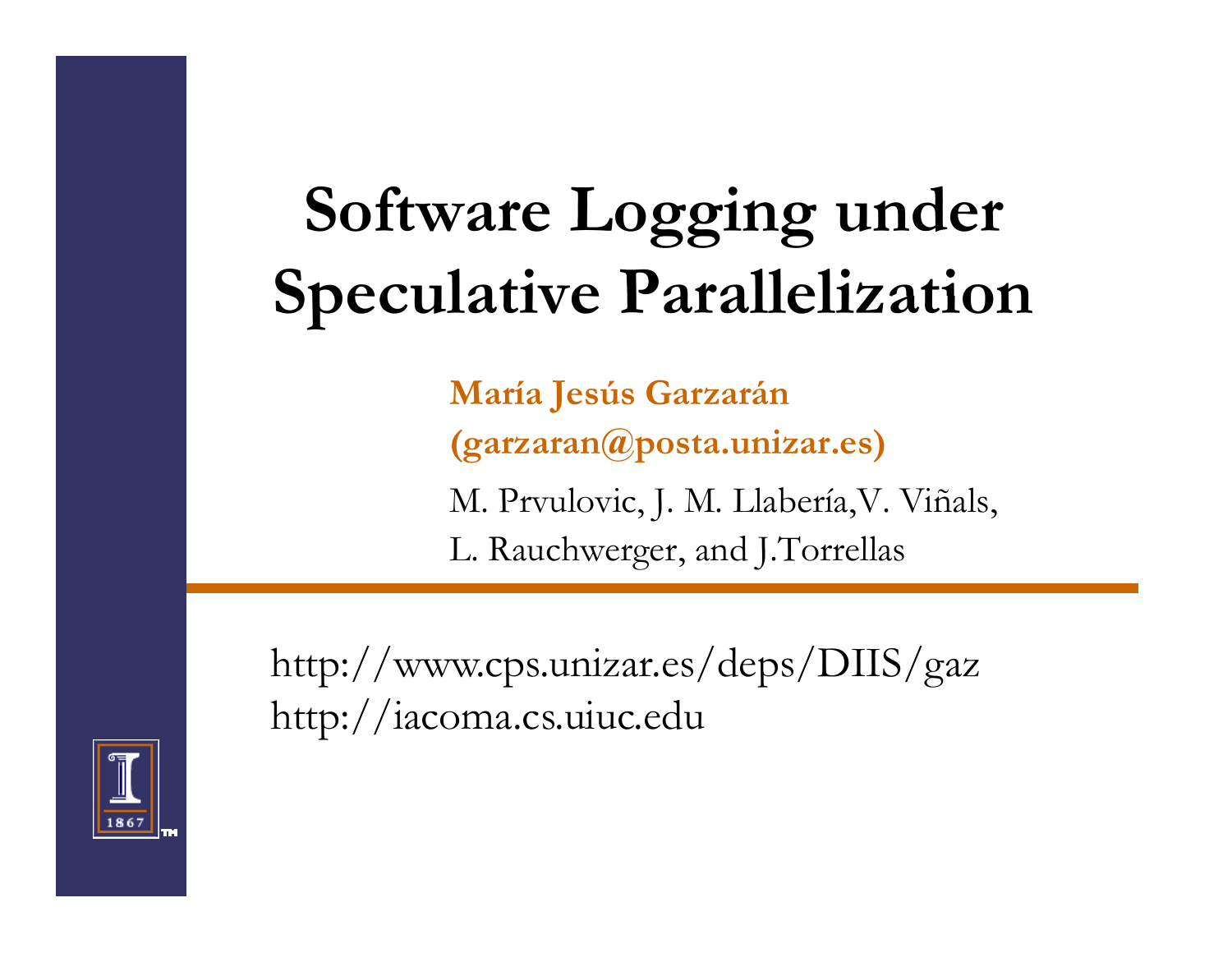# How to access Task\_ID (TID)

- $\blacklozenge$  2 special instructions: **lh\_ts addr**, **sh\_ts addr** where **addr** is virtual address of the data, not of the TID, since TIDs do not have virtual address
- **lh\_ts:** bring data from TID page into cache **sh\_ts:** update TID in cache
- $\blacklozenge$ Dependence-checking HW reads/updates the TID pages in memory automatically

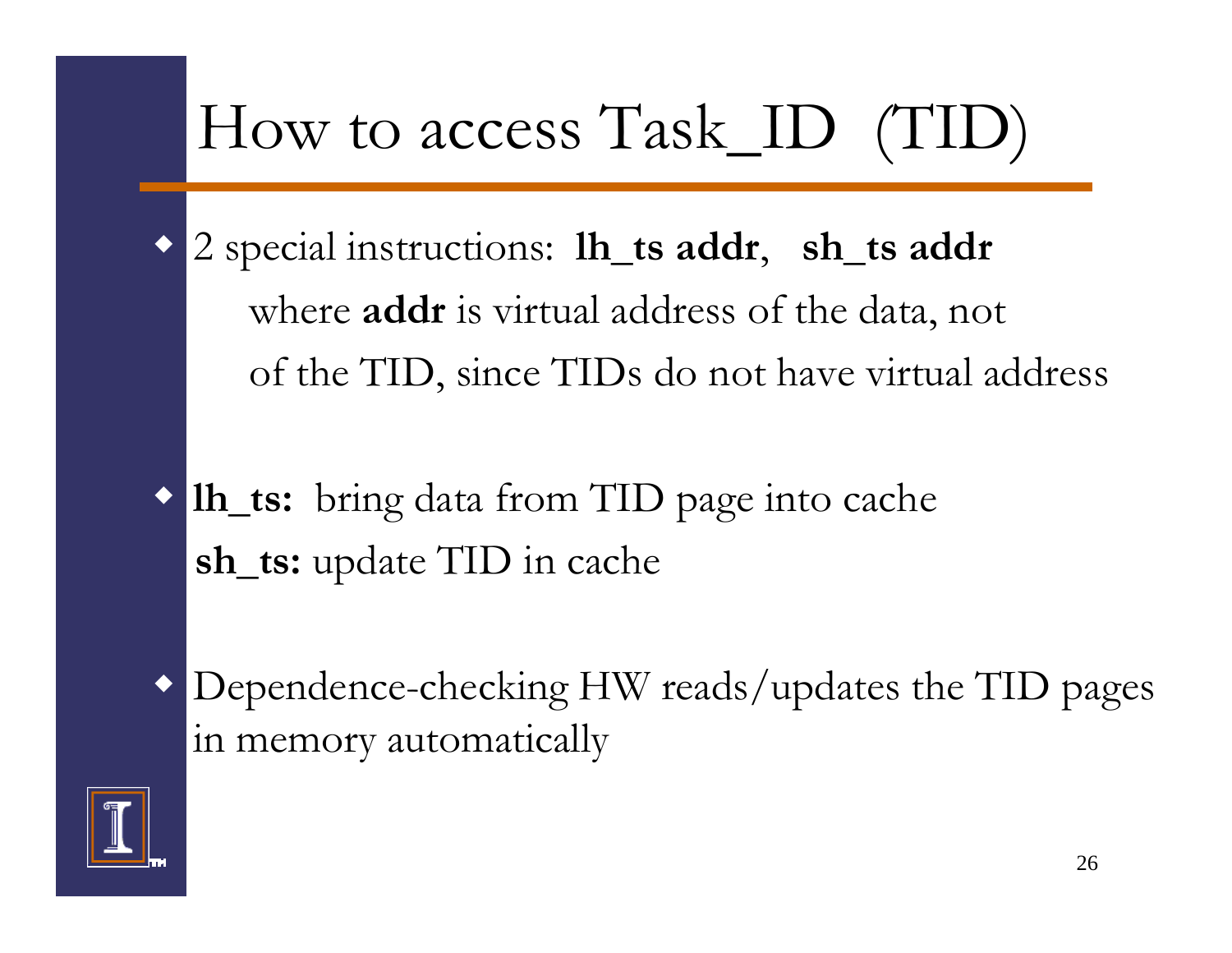# Implementation of lh\_ts Vaddress

#### 2 possibilities:

- TLB has 2 physical addresses per entry VaddressVar PaddressVar PaddressTID
- TLB only has 1 physical address and there is a fixed offset between PaddressVar and PaddressTID

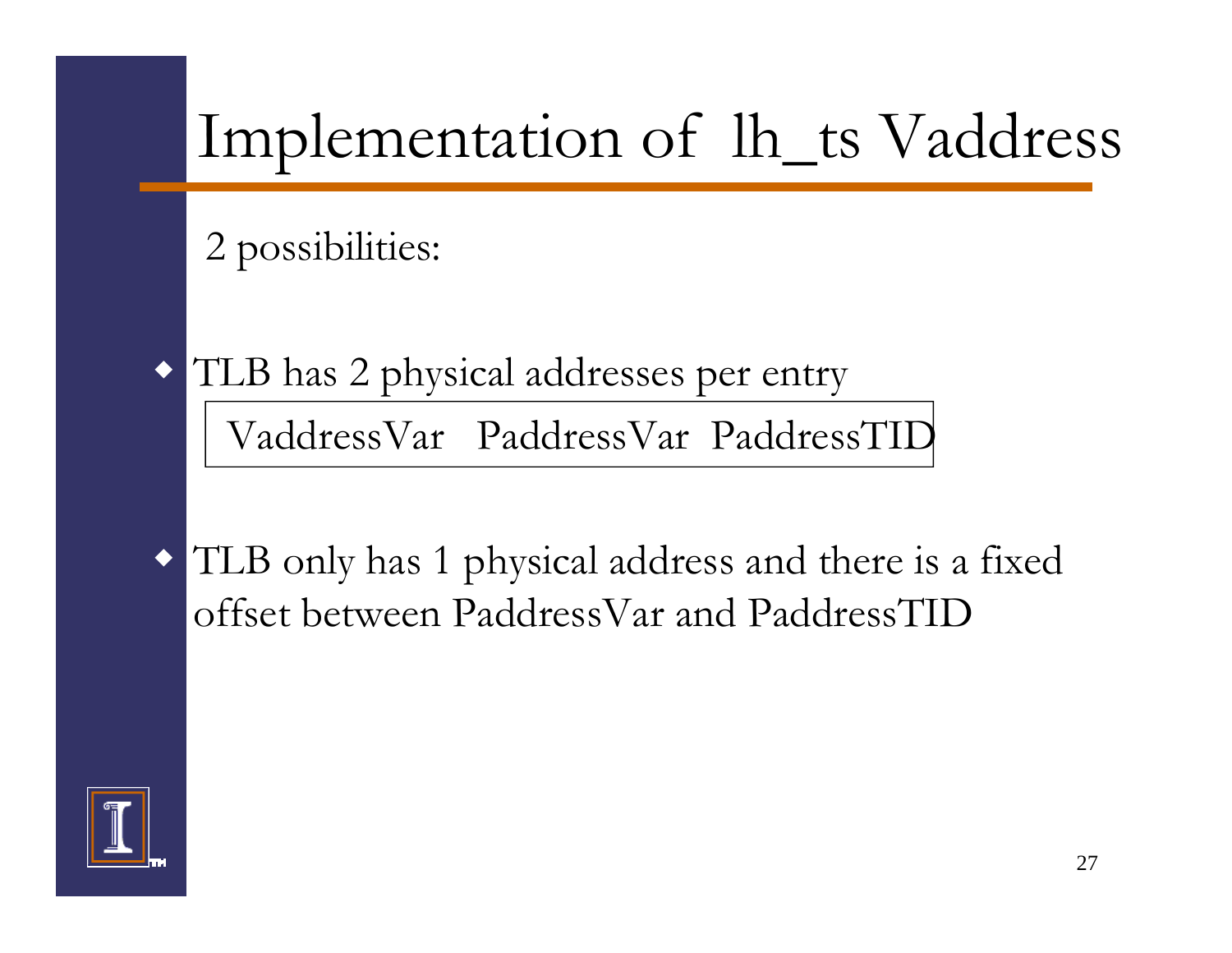# Hardware logging

- It has hardware cost:
	- FSM

 $\blacklozenge$ 

- –Extra protocol messages
- $-$  HW in caches to detect first writes...
- Need log physical address: complicates recovery
	- –Should not have changed the mapping of Vir to Phys
	- Recovery needs to be done by priviledged process

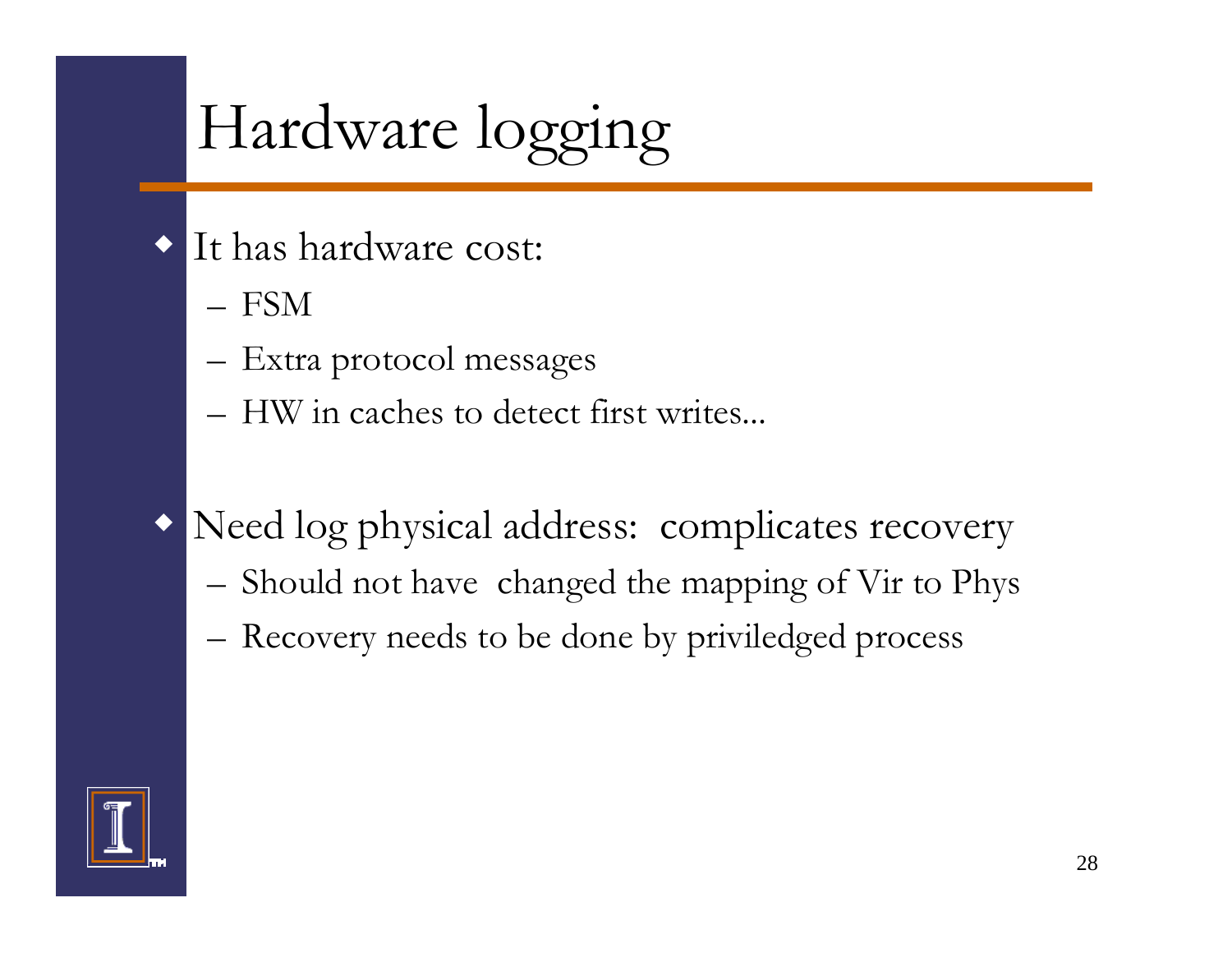### Instructions to insert in log

 $;$   $r1 =$  upper limit of the sector ; r2 <sup>=</sup> address in memory to insert the log record ; offset( $r3$ ) = address of the variable to update

|       | bgt r1, r2, insertion                   |                           |
|-------|-----------------------------------------|---------------------------|
|       | allocate another sector                 |                           |
|       | insertion: $\alpha$ addu r4, r3, offset | ; address of the variable |
|       | sw $r4, 0(r2)$                          | ; store in the log        |
| instr | $\ln$ _ts r4, offset(r3)                | ; load the task-ID        |
|       | <b>sw</b> r4, $4(r2)$                   | ; store in the log        |
|       | $\mathbf{lw}$ r4, offset(r3)            | ; load value of variable  |
|       | <b>sw</b> r4, $8(r2)$                   | ; store in the log        |
|       | addu r2, r2, log_record_size            |                           |
|       | $r5$ , offset $(r3)$                    |                           |



 $\mathbf{i}$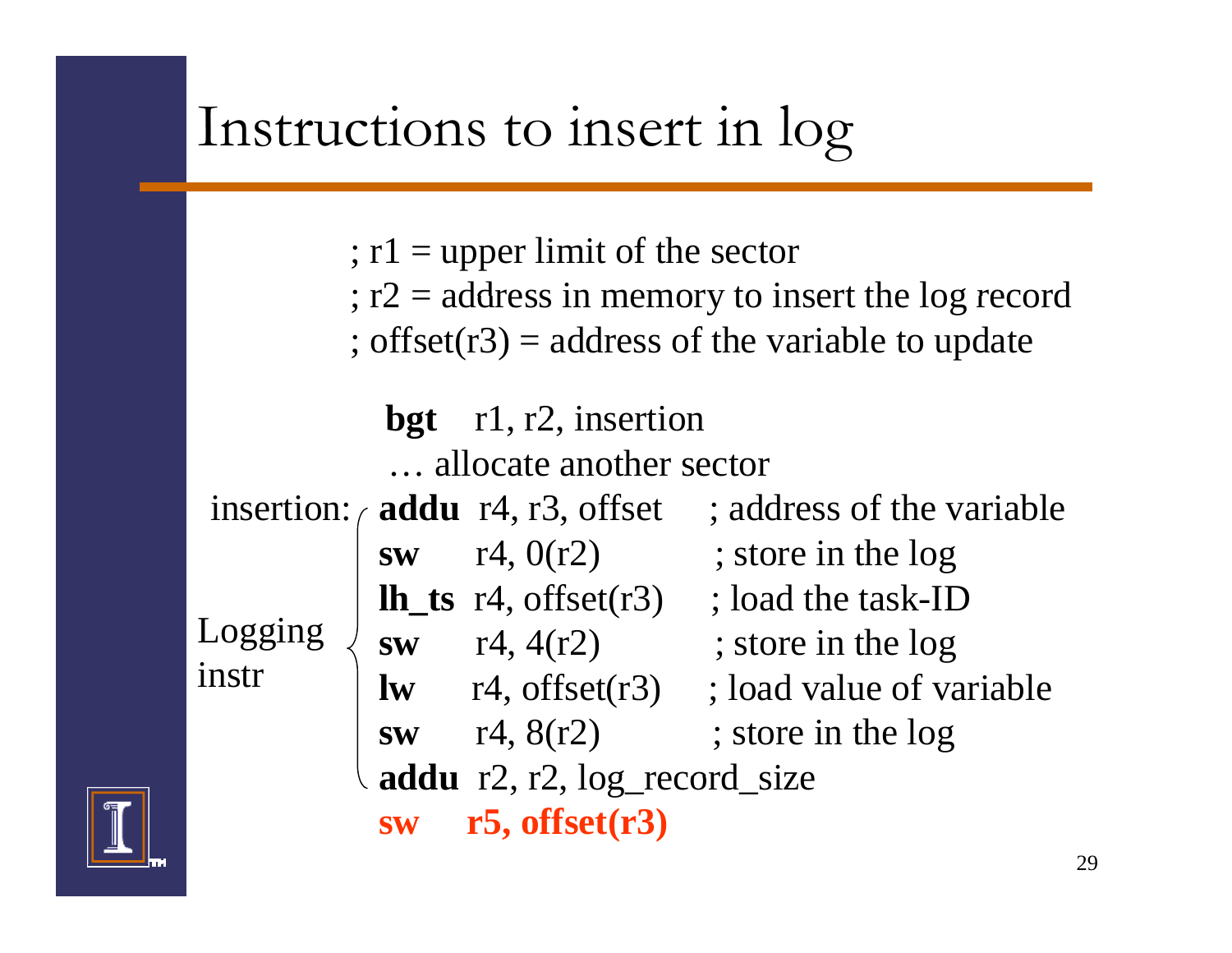#### Reducing unnecessary instrumentation

- $\blacklozenge$ Not all the stores need to be instrumented
- $\blacklozenge$ Instrument:
	- –first store of the non-speculative ones
	- – all speculative stores
		- Run time filtering of the first speculative store



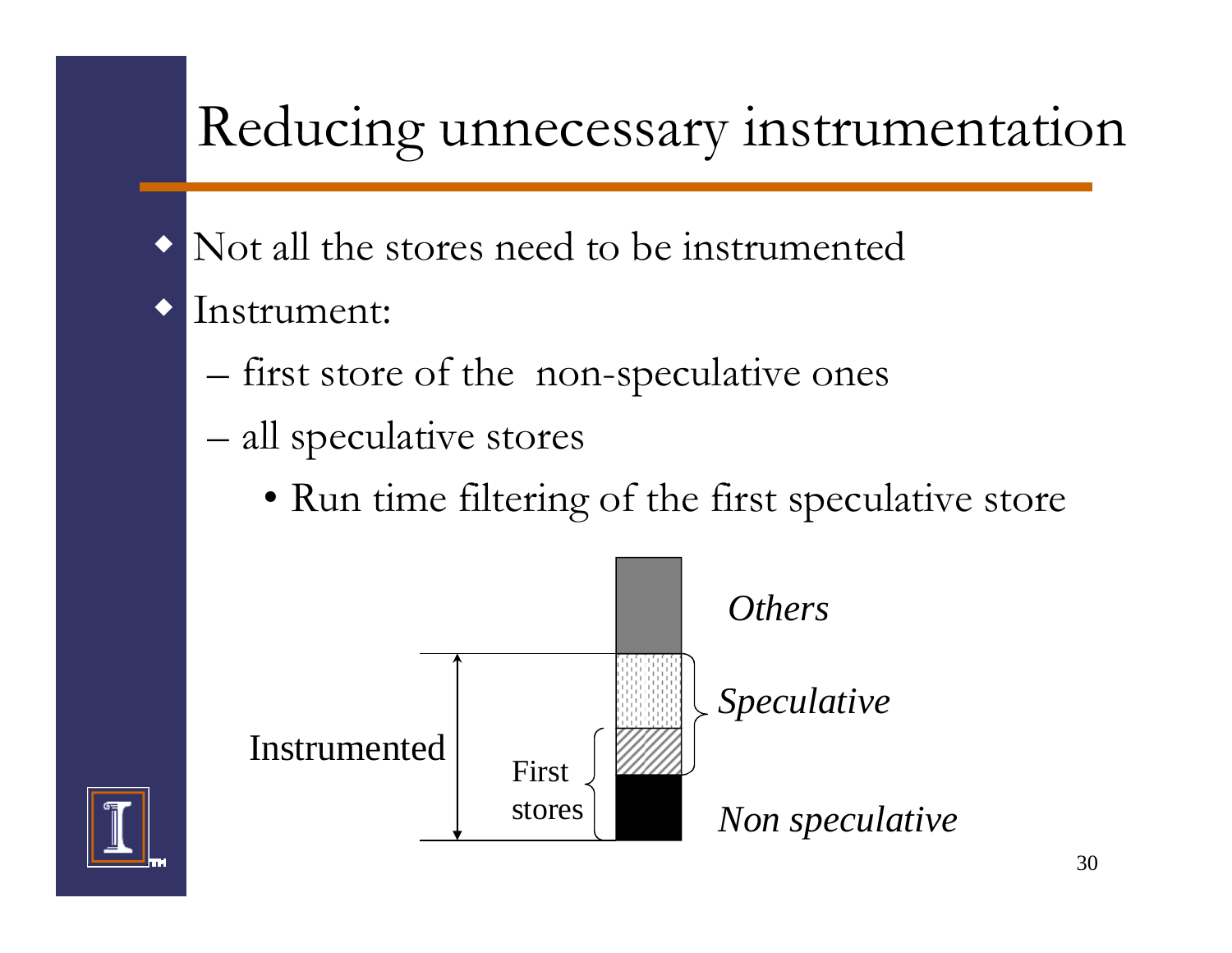#### Filtering first speculative store

#### Using Task-ID

♦



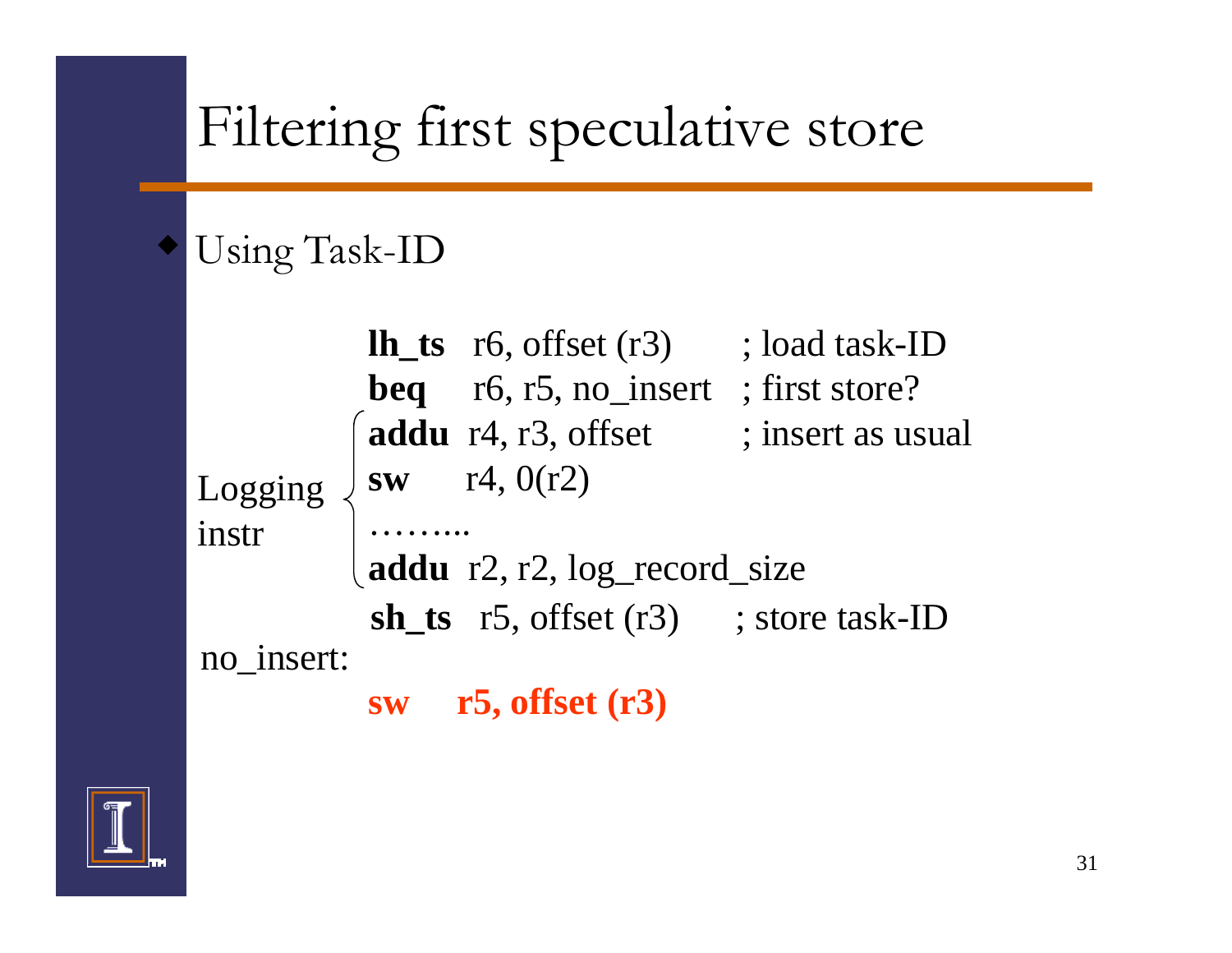## Software handlers

- Recovery : Out-of order RAW
	- –Undo the modifications using data from lo g
- Retrieval : Some in-order RAWs – The exposed load needs dig version from log

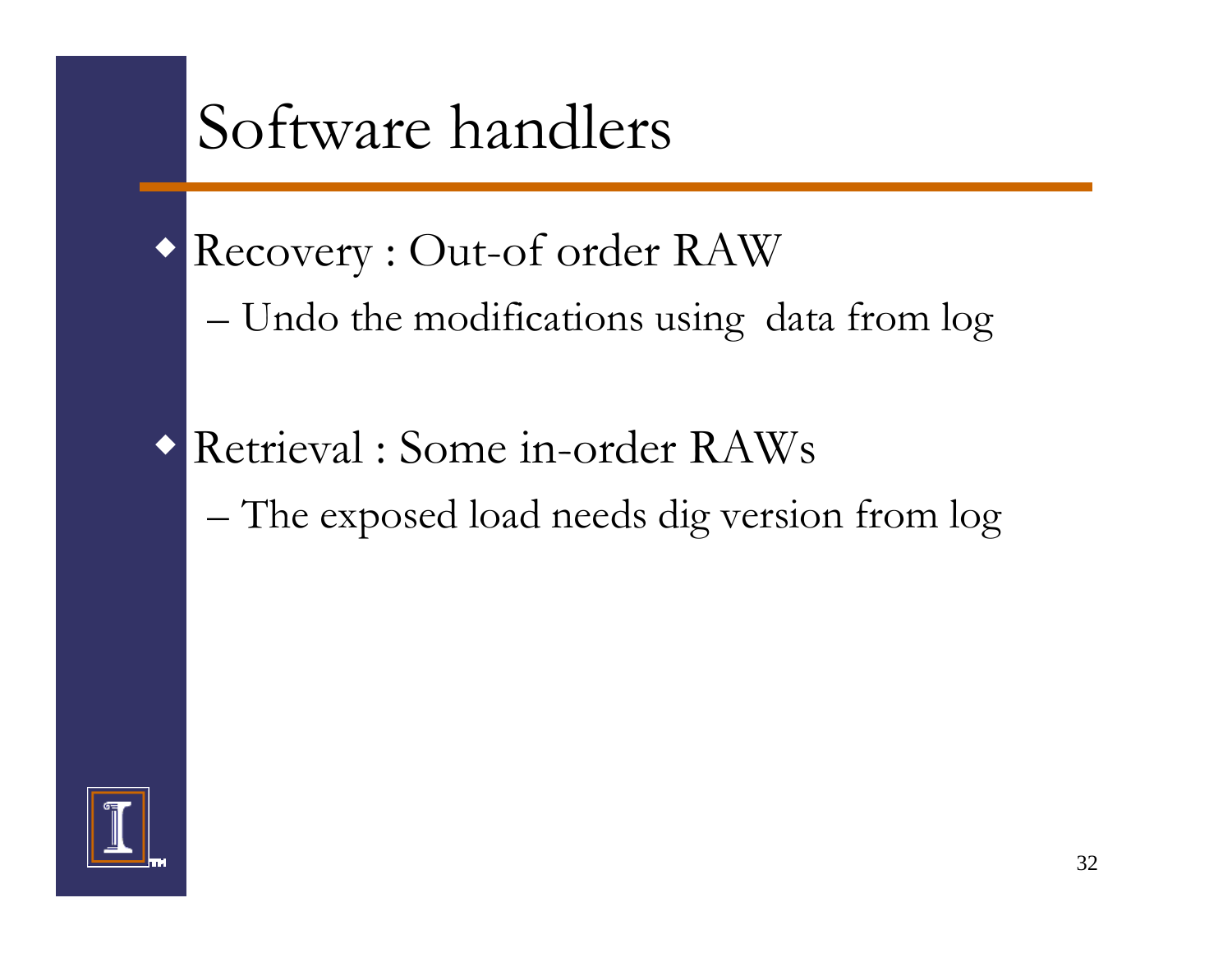#### Stores can cause squashes

- Stores can produce squashes of tasks that loaded a value prematurely
	- out-of-order RAW



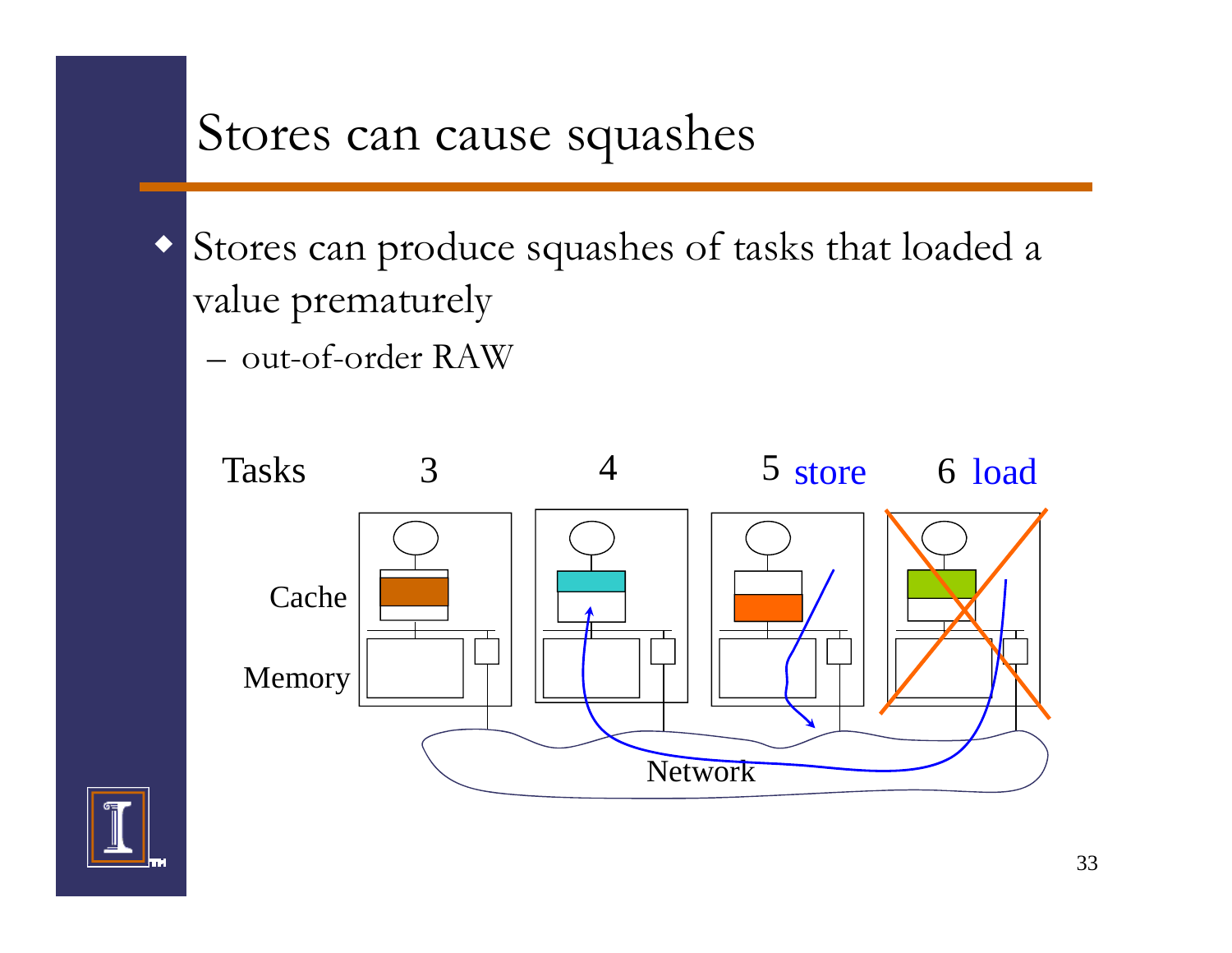#### 3 Support for multiple versions



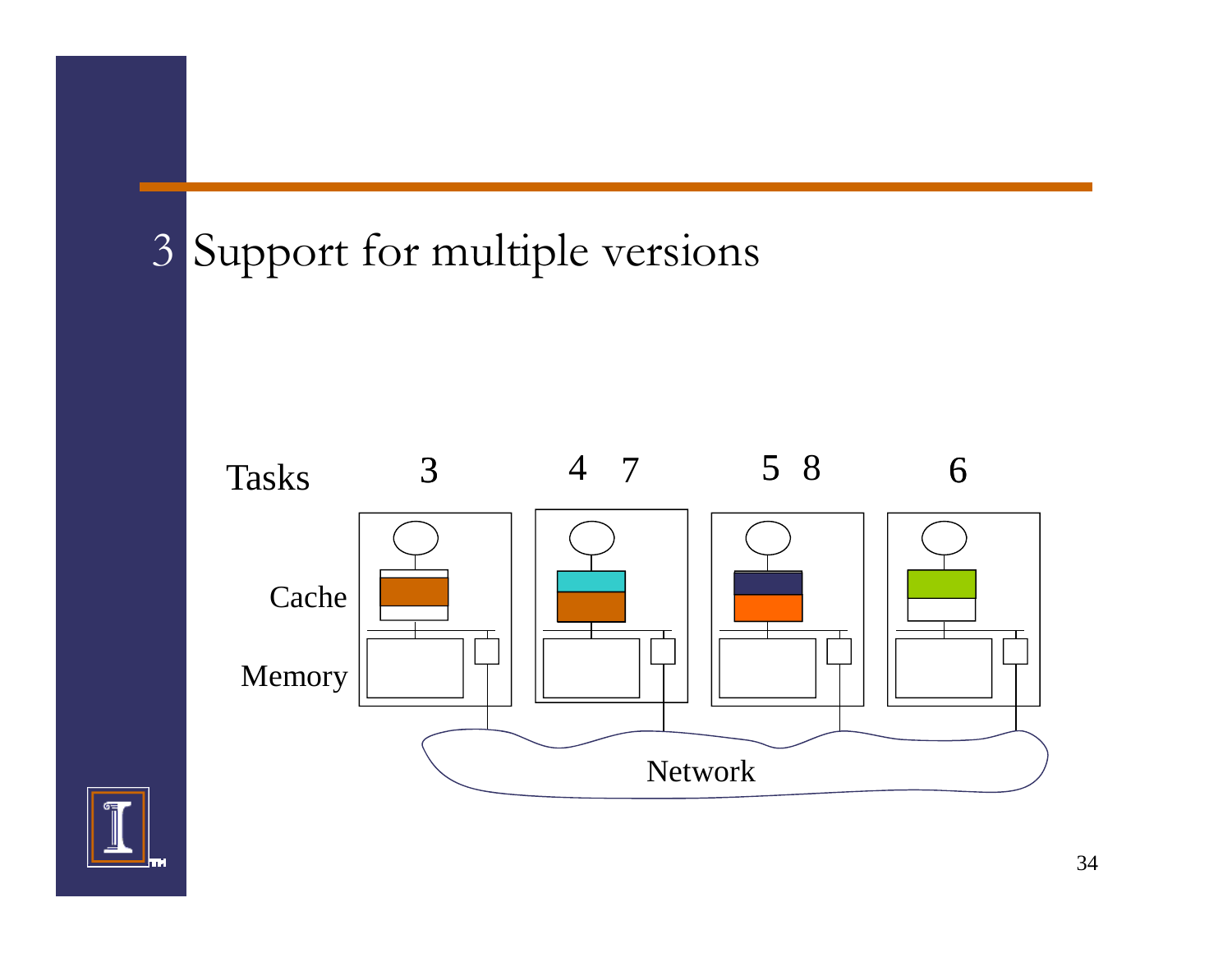

 Logs hide away past versions of vars  $\blacklozenge$ Overflow area and cache have the latest version –The processor will request the latest version



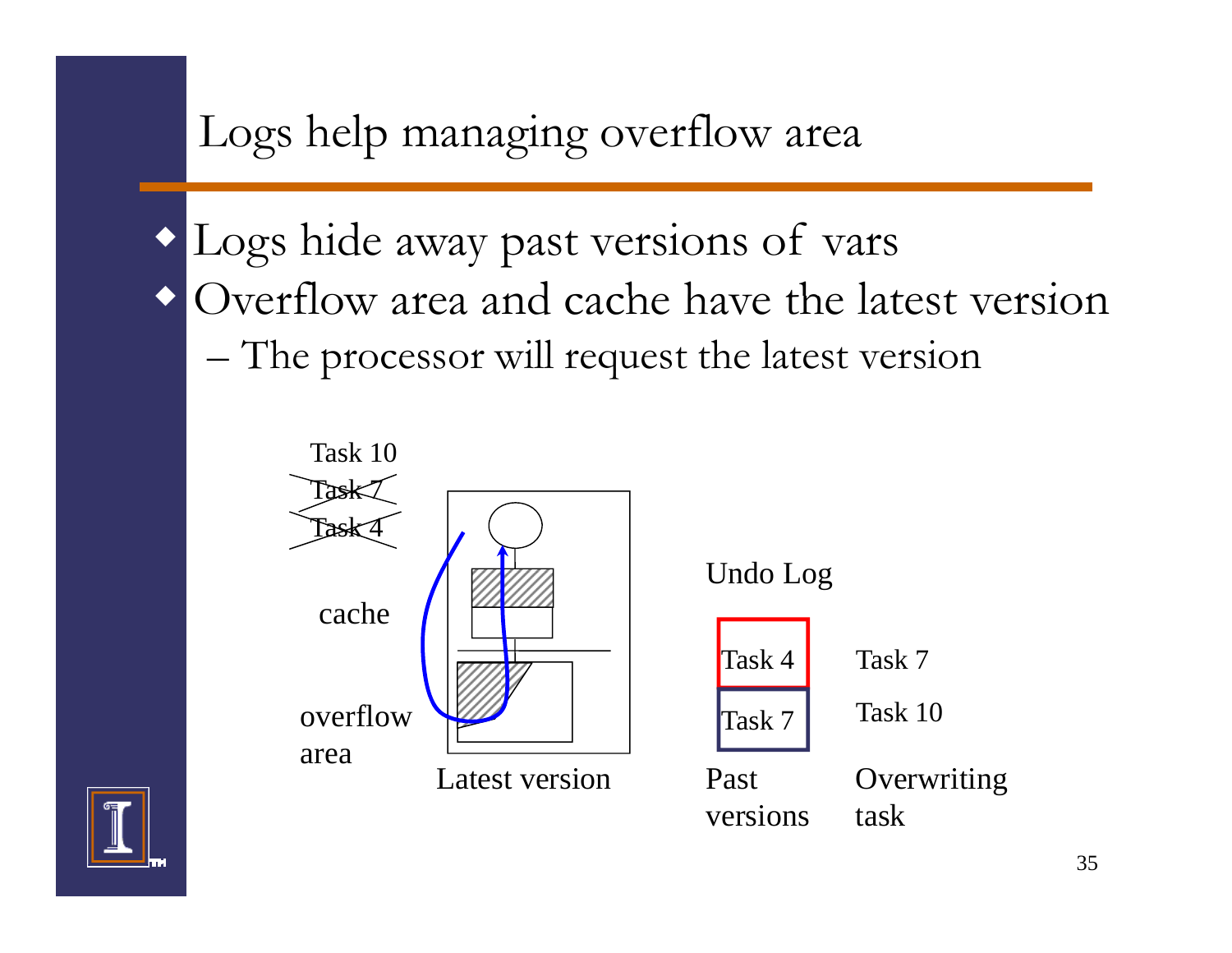Problem: Address time stamp in software

 The time stamp is not mapped in virtual space How to make visible the time stamp to the sw?

inst

Logging **Result R3, addr\_TS?** Undo Log

**sw r5, offset(r3)**

Vaddr Version Value

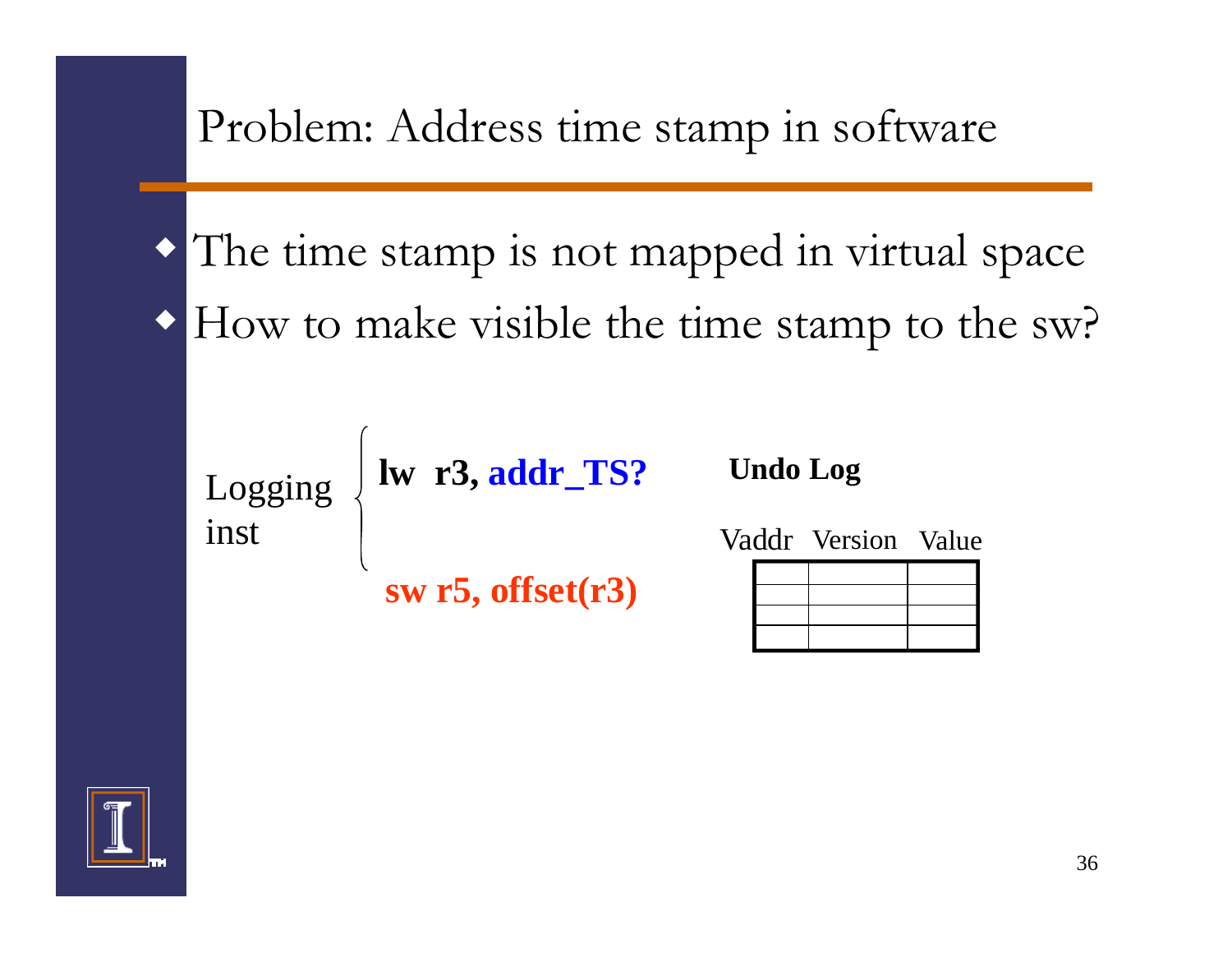





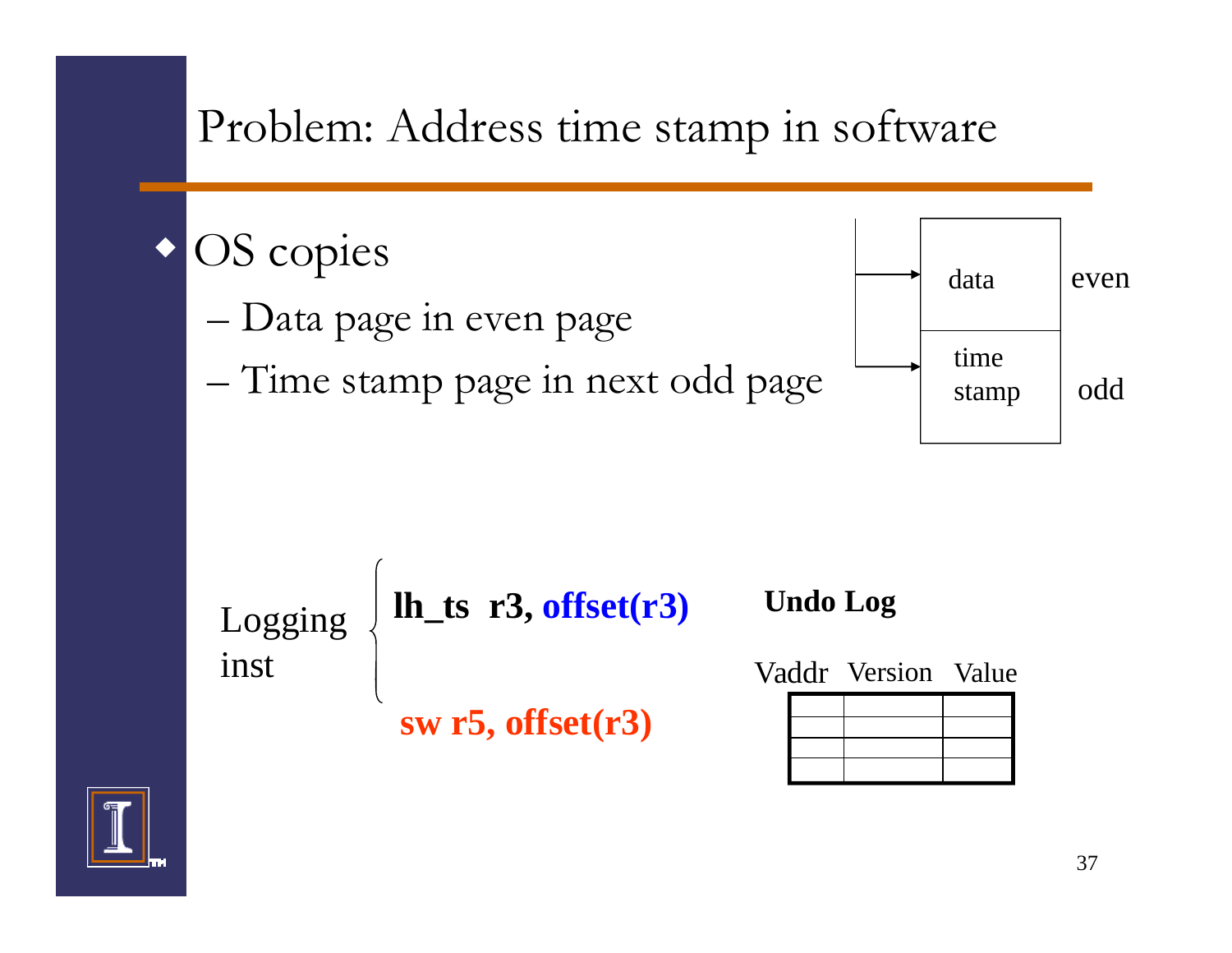

|        | Log size/Task<br>(KB) |           | # Tasks in Undo Log<br>per Processor |                       |
|--------|-----------------------|-----------|--------------------------------------|-----------------------|
| Appl   |                       | (Recycle) |                                      |                       |
|        | All                   | Filter    | Maximum                              | Average               |
| Apsi   | 184                   | 40        |                                      | $\overline{2}$        |
| P3m    | 56.7                  | 18.2      | 100                                  | 50                    |
| Dsmc3d | 1                     |           | $\overline{2}$                       |                       |
| Track  | 0.3                   | 0.3       |                                      | $\mathcal{D}_{\cdot}$ |

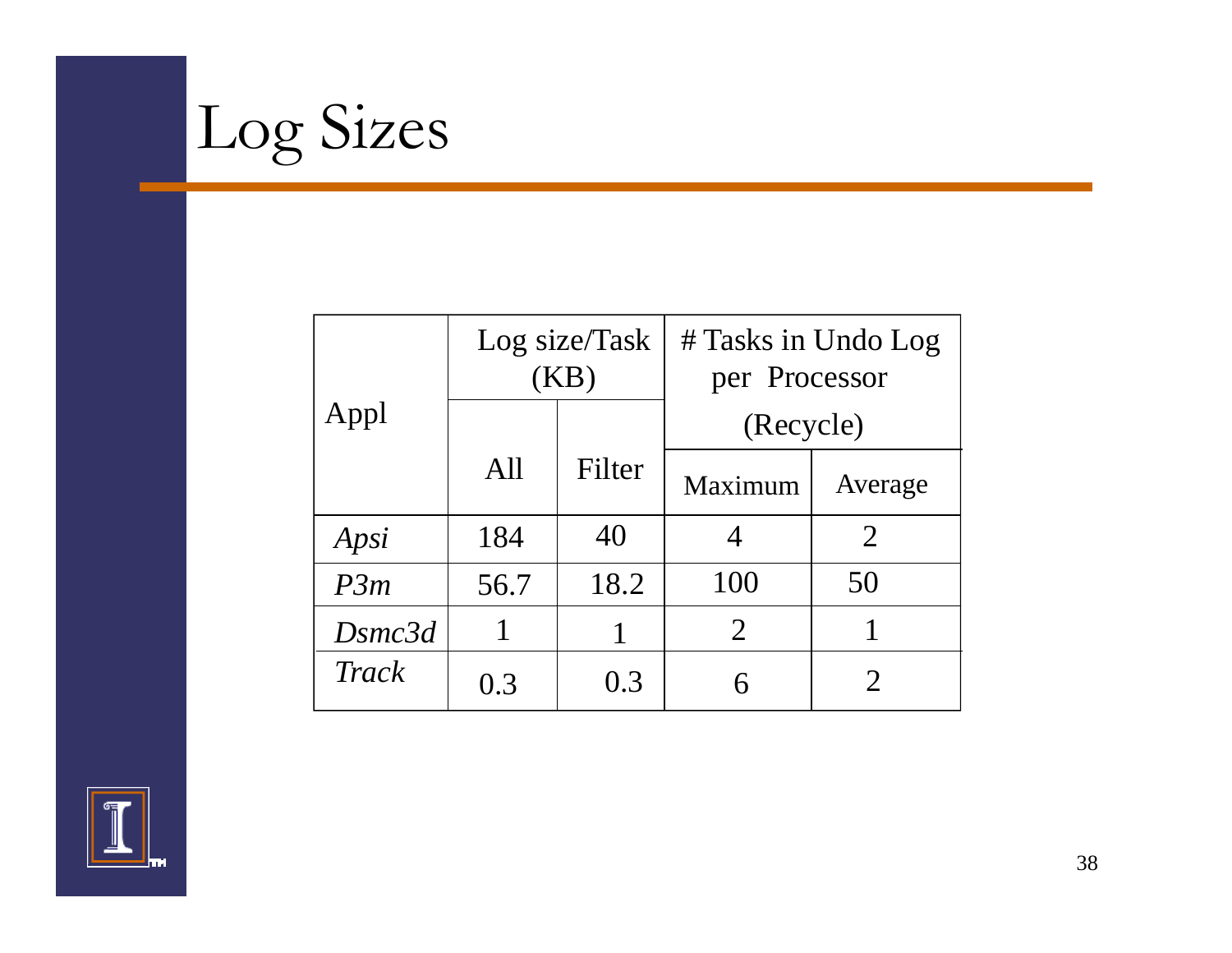#### Logging under exposed loads

 $\blacklozenge$  A local version can be killed with an exposed load  $\blacklozenge$ Hardware must detect it and send an interrupt